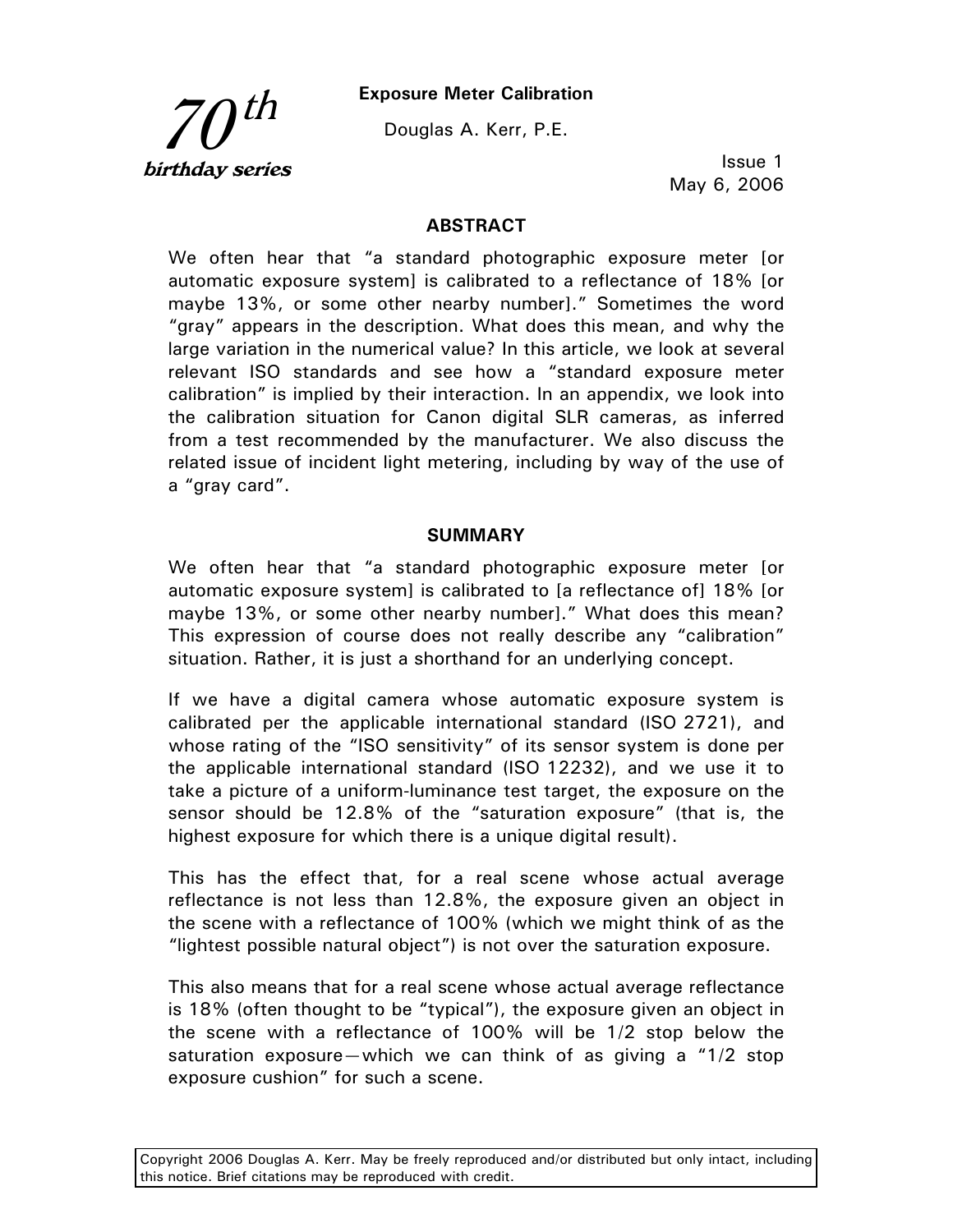These two outlooks on the same calibration situation are the source of the two numbers we often see in "the statement".

Many modern digital cameras offer an exposure metering system that is more sophisticated than the one contemplated by the above exposure control doctrine, which only measures the average luminance of the scene. These intelligent exposure metering systems can do a better job of predicting the actual maximum luminance in the scene. Thus, it can be argued that the exposure control doctrine described above is too conservative: it gives an exposure that is unnecessarily low in most cases. Therefore, perhaps, in such a camera, we would wish to use an exposure control doctrine that results in a greater "standard exposure" than 12.8% of the saturation exposure.

That could be implemented by doing one or both of two things. We could use a calibration for the exposure metering system that gives a higher exposure than the one called for by ISO 2721. Or we could rate the "ISO sensitivity" of the camera's sensor at a lower value than called for under ISO 12232.

Doing the former would be problematical, since if a photographer used a properly-calibrated external exposure meter it would lead to different exposure settings than would the camera's own exposure control system, a likely cause of consternation.

Thus, the manufacturer may well elect to rate the ISO sensitivity of the sensor at a lower value than would be called for under ISO 12232.

For Canon digital SLR cameras, we get some insight into what has been done from an exposure control test recommended by Canon. It implies that the "standard exposure" planned for these cameras is about 17.3% of saturation exposure.

We believe that for these cameras the exposure meter calibration itself is closely in line with ISO 2721. Thus, we must conclude that Canon has rated the "ISO sensitivity" of their sensor systems at about 74% of what would be determined in accordance with ISO 12232—that is, a sensitivity that Canon rates "ISO 100" would probably be rated as ISO 135 if actually determined in accordance with ISO 12232.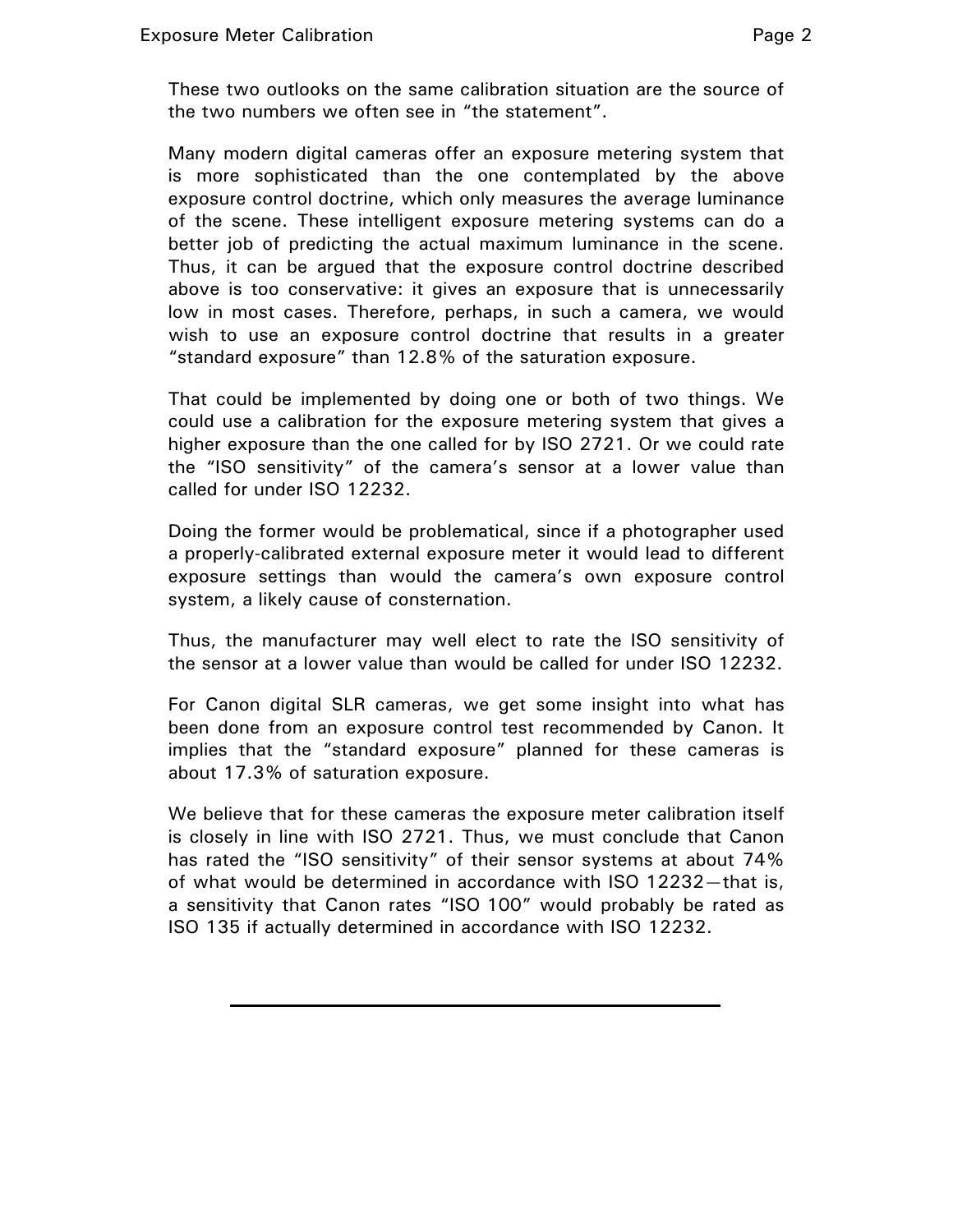# **INTRODUCTION**

We often hear that "a standard photographic exposure meter (or automatic exposure system) is calibrated to [a reflectance of] 18% (or maybe 13%, or some other nearby number)." Sometimes the word "gray" appears in the description. What does this mean, and why the large variation in the numerical value?

Of course that phrase doesn't actually state any calibration relationship. Rather, it is shorthand for a concept that is one part of the complicated story of exposure metering and the calibration of exposure meters. And the different numbers often appearing in the phrase may not relate to two different calibration situations, but perhaps to two ways of looking at the same one. In this article, we will explore that story from end to end.

Although the concepts apply equally to film and digital cameras, certain details differ between the two situations. In this article, we will specifically investigate the concepts in the context of digital cameras.

Note also that in the body of this article we will be speaking of basic "reflected light" metering systems: those that operate by measuring the luminance of the scene and, in particular, the average luminance. An important alternative is "incident light" metering, which operates by measuring the illuminance of the light falling on the scene. This will be discussed in detail in Appendix C.

## **THE TERM "EXPOSURE"**

 $\overline{a}$ 

Before I can really get started, I need to clarify a matter of terminology.

The term "exposure" is legitimately used in photographic science to refer to two different quantities. To avoid any misunderstanding, in this article I will use two coined words, "exposure1" and "exposure2" for these two distinct quantities, as follows:

*Exposure1*: The joint effect of an effective relative aperture (effective f/number) and an exposure time (shutter speed). There is no standard scientific symbol for this quantity; I often use the symbol *X*. It is this quantity that in its APEX (logarithmic) form is designated "Ev"<sup>1</sup>

<sup>&</sup>lt;sup>1</sup> Do not be confused here by the common, but incorrect, usage of "Ev" to denote scene luminance.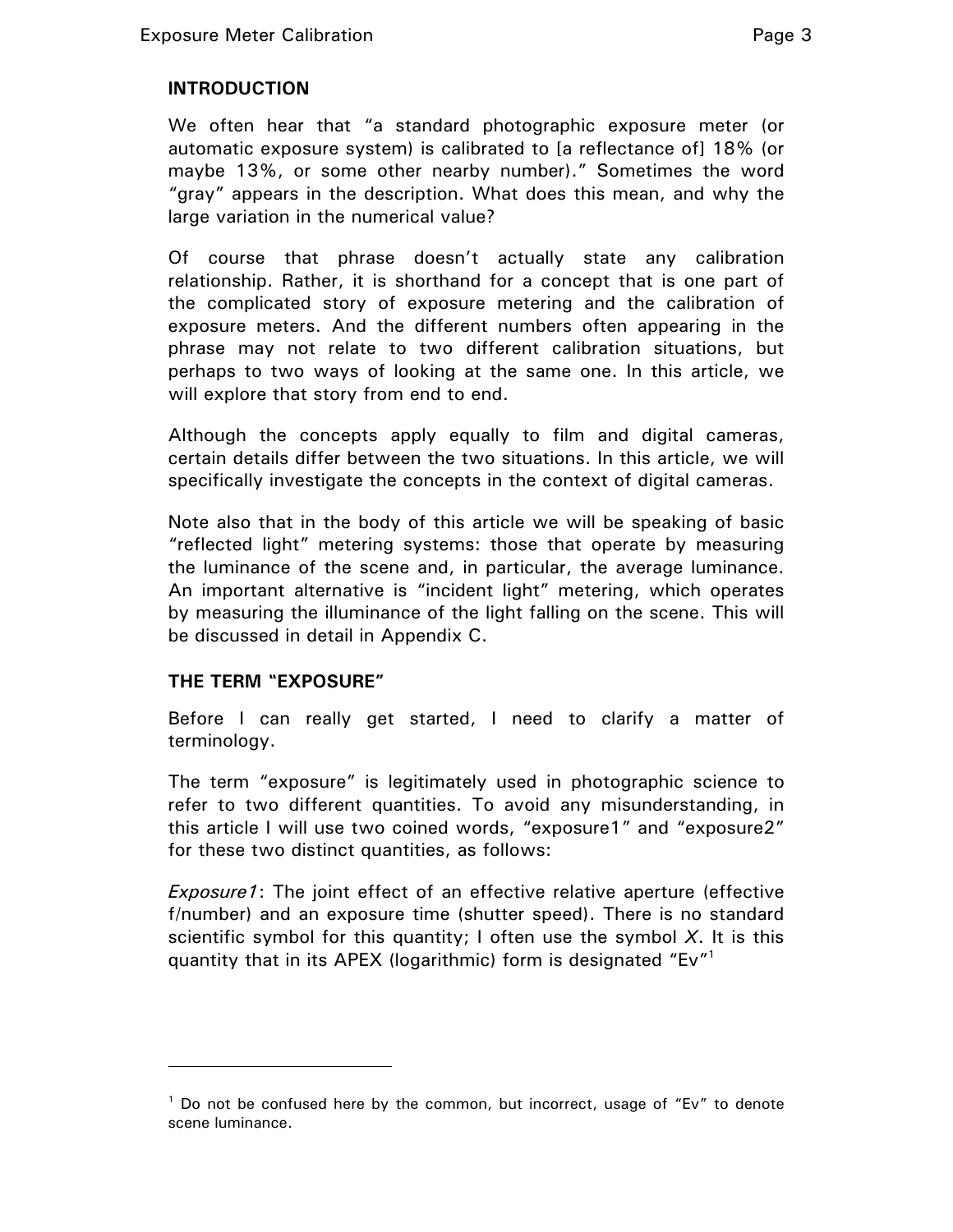$\overline{a}$ 

*Exposure2*: The phenomenon to which film or a digital sensor responds, the product of the illuminance on the film or sensor and the exposure time. The standard scientific symbol for this quantity is H.<sup>2</sup>

A third quantity I will frequently mention is what I call *exposure result*. This is what is caused by an exposure2—what is "left for us" in the film or digital image. In the case of black and white negative film, the specific physical property is that of *density*. In the case of a digital imaging chain, the property is the digital representation of the color of a particular pixel (*e.g.,* in an RGB color space, the triplet of R, G, and B values).

# **IMPLICATIONS OF THE ISO STANDARDS**

# **Automatic Exposure Control Systems**

International standard ISO 2721-1982 defines the "calibration" of camera automatic exposure control systems. We will start there, rather than with the ISO standard for "handheld" exposure meters, because the story is tidier. The equivalent story for handheld exposure meters is given in Appendix A.

The standard essentially prescribes as follows:

If the camera, with automatic exposure control system in effect, regards a scene of uniform luminance, it should set an exposure1 such that the resulting exposure2 created on the sensor will be:

$$
H_u = \frac{10}{S_i} \quad \text{lux-secons} \tag{1}
$$

where *Hu* is the exposure2 on the sensor (*u* being evocative of "uniform scene") and *Si* is the *exposure index*: what we have told the exposure control system is the ISO sensitivity of the sensor system.<sup>3</sup>  $H_u$  is sometimes called the "standard exposure".

 $2$  In some cases the symbol  $E$  is used, but this is not advisable since this is the standard scientific symbol for illuminance (think "e-luminance"). The present symbol "*H*" was probably inspired by the fact that the classical curve of film response, plotting *D* (density) against *E* (exposure2), is often called the "H&D curve" in honor of Hurter and Driffield, two early researchers in this field. Many people thought that since "D" was the symbol for density, "H" must be the symbol for exposure2. And so it was indeed eventually adopted for that!

<sup>&</sup>lt;sup>3</sup> In digital cameras, if we set the camera to use a certain ISO sensitivity, the exposure control system is automatically advised of that value. But that is no guarantee that this is actually the "proper" rating of the sensitivity as defined by the ISO standard for sensitivity. Thus my cautious language!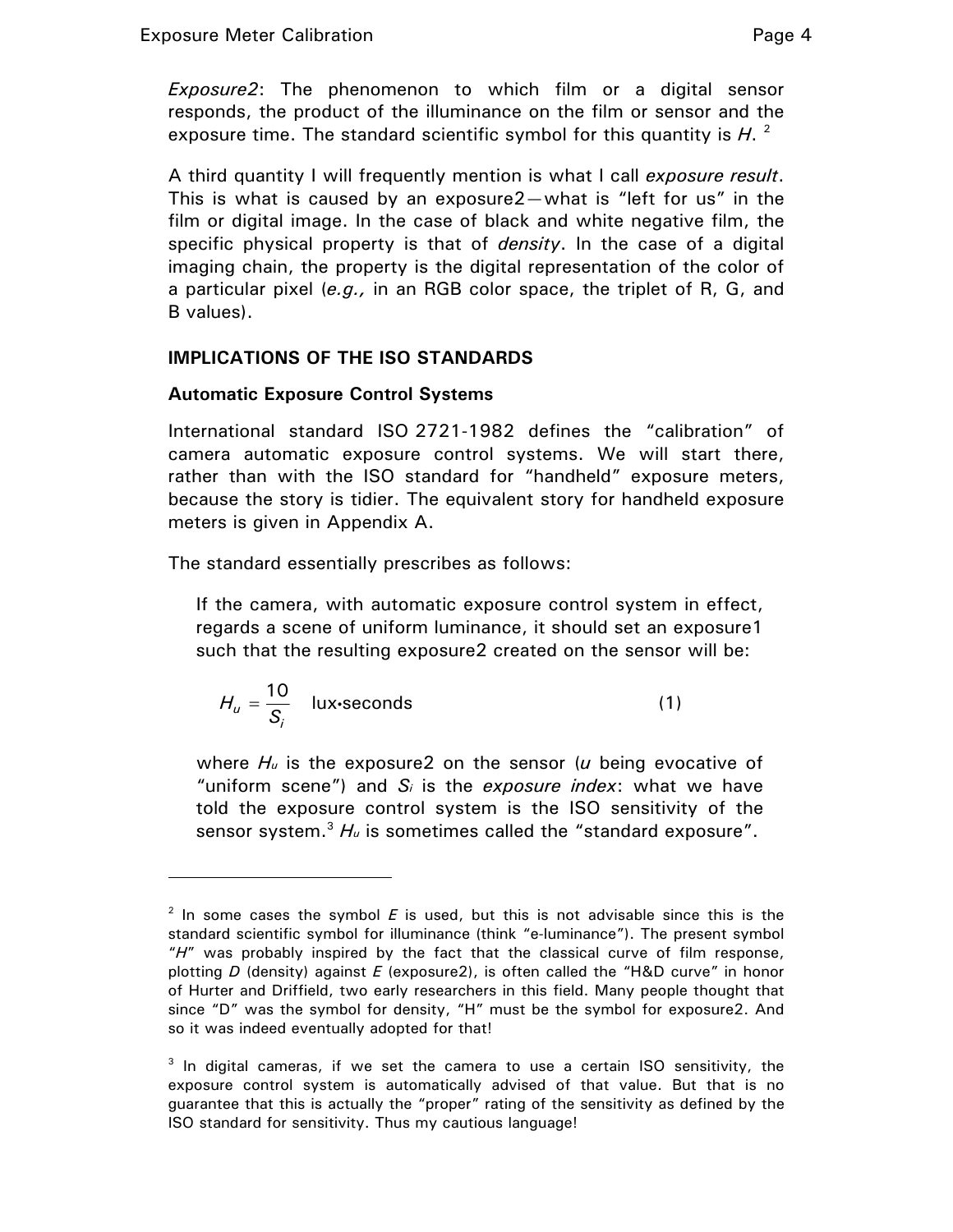# **ISO sensitivity**

ISO 12232-1998 defines the determination of the "ISO speed" (that's actually the official term; I prefer to call it the "ISO sensitivity" since that term seems more apt) for a digital camera sensor system.

That definition, in effect, states:

The ISO sensitivity of a digital camera sensor system is defined by:

$$
S = \frac{78}{H_{sat}}\tag{2}
$$

where *S* is the ISO sensitivity and *Hsat* is the exposure2 (in lux•seconds) at which the camera delivers the greatest possible digital output (that is, the *saturation value* of exposure2). 4

Note that the ISO sensitivity of different classes of film (prescribed by other standards) is determined based on a different criterion; one cannot infer any "saturation" value of *H* from those ratings.

# **Putting that all together**

 $\overline{a}$ 

If we combine those two definitions, we get the following for a digital camera whose automatic exposure system is calibrated in accordance with ISO 2721, when the automatic exposure system has been correctly advised of the ISO sensitivity of the sensor system as defined according to the saturation basis of ISO 12232:

If the camera, with automatic exposure control system in effect, regards a scene of uniform luminance, it should set an exposure1 such that the resulting exposure2 created on the sensor, *Hu*, will be:

$$
H_u = 0.128 H_{sat} \tag{3}
$$

where again *Hsat* is the saturation value of exposure2 for the sensor system.

It is the achievement of this relationship that is really the underlying objective of the ISO 2721 calibration standard, although it is never

<sup>&</sup>lt;sup>4</sup> The standard actually provides two different bases for rating the ISO sensitivity of a digital sensor system. One is based on the "saturation exposure2" and the other on noise performance. The latter is not applicable for cameras in which the image output is in JPEG form. We will be considering here only the "saturation" basis.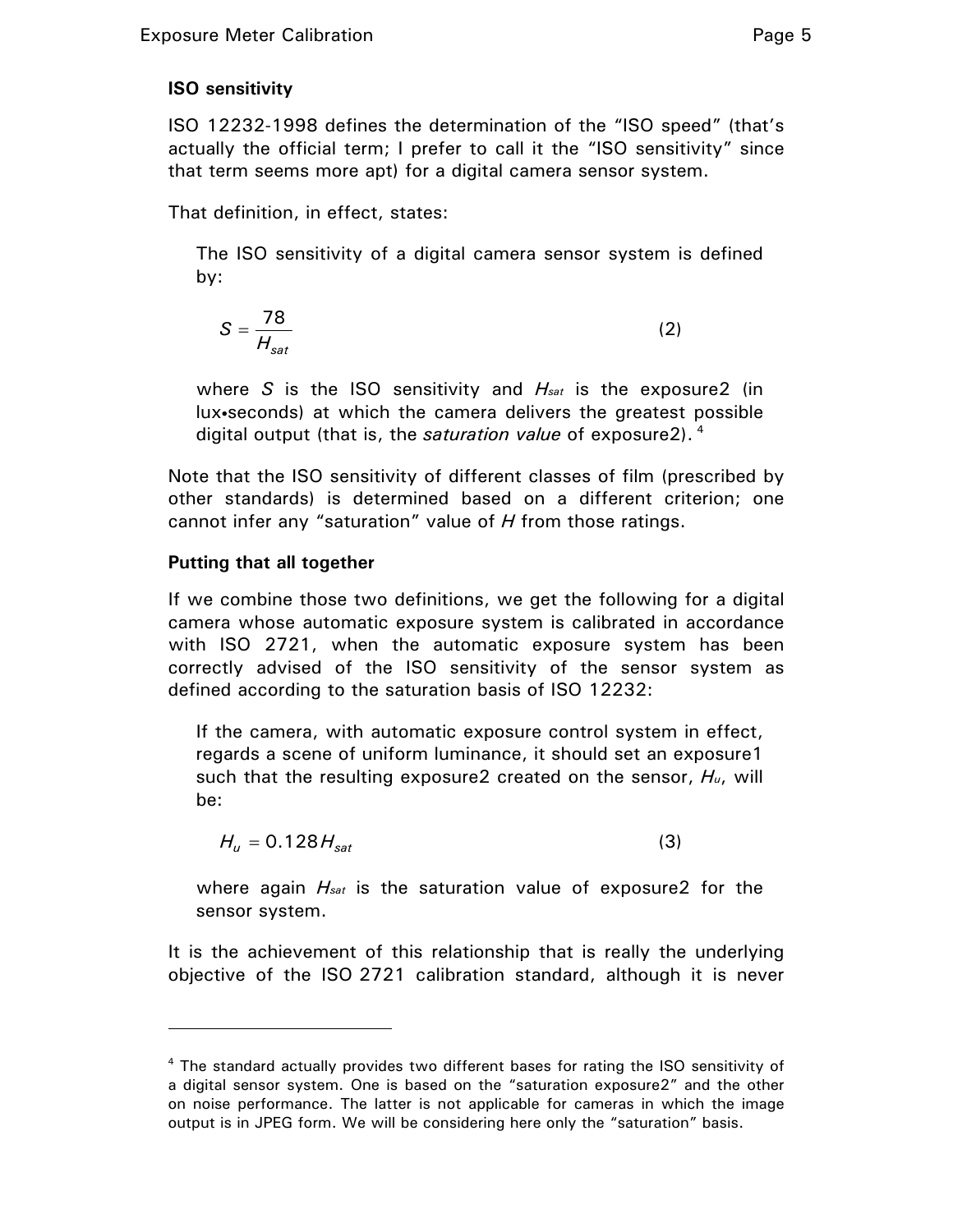mentioned directly in the standard, but must be discerned by considering the interaction of that standard with ISO 12232.

Note that we can quantify this relationship by way of the ratio *Hu*/*Hsat*:

$$
\frac{H_u}{H_{sat}} = 0.0128\tag{4}
$$

and that ratio will be a convenient way to describe other results of the combination of exposure meter calibration and ISO sensitivity rating we may encounter with regard to digital cameras. We could imagine this particular relationship being called, in shorthand, "calibration to 12.8%" (although we don't encourage that usage).

## **The implications**

-

The above calibration situation can be interpreted this way:

If the camera regards a scene with an average reflectance of 12.8%, then the exposure2 created by an object in the scene with a reflectance of 100% (which we will assume is the "lightest" natural object we might encounter) will cause an exposure2 on the sensor that is just at the saturation level.

It is this outlook that is responsible for the statement, "a standard photographic exposure meter (or automatic exposure system) is calibrated to (a reflectance of) 12.8%". Often, the number cited is 12%, 12.5%, or 13%, probably just convenient approximations of the number we have derived here. $5$ 

Or the same calibration situation can be interpreted this way:

If the camera regards a scene with an average reflectance of 18%, then the exposure2 created by an object in the scene with a reflectance of 100% (which we will assume is the "lightest" natural object we might encounter) will cause an exposure2 on the sensor that is 1/2 stop below the saturation exposure2.

This outlook reflects an underlying philosophical basis for the establishment of the "standard" calibration we are discussing here. That basis unfolds in these steps:

<sup>&</sup>lt;sup>5</sup> In fact, when we look at the ISO standard for hand-held exposure meters, we find that there is a substantial range of "calibrations" allowed, which can lead to a considerable range of the ratio *Hu*/*Hsat*.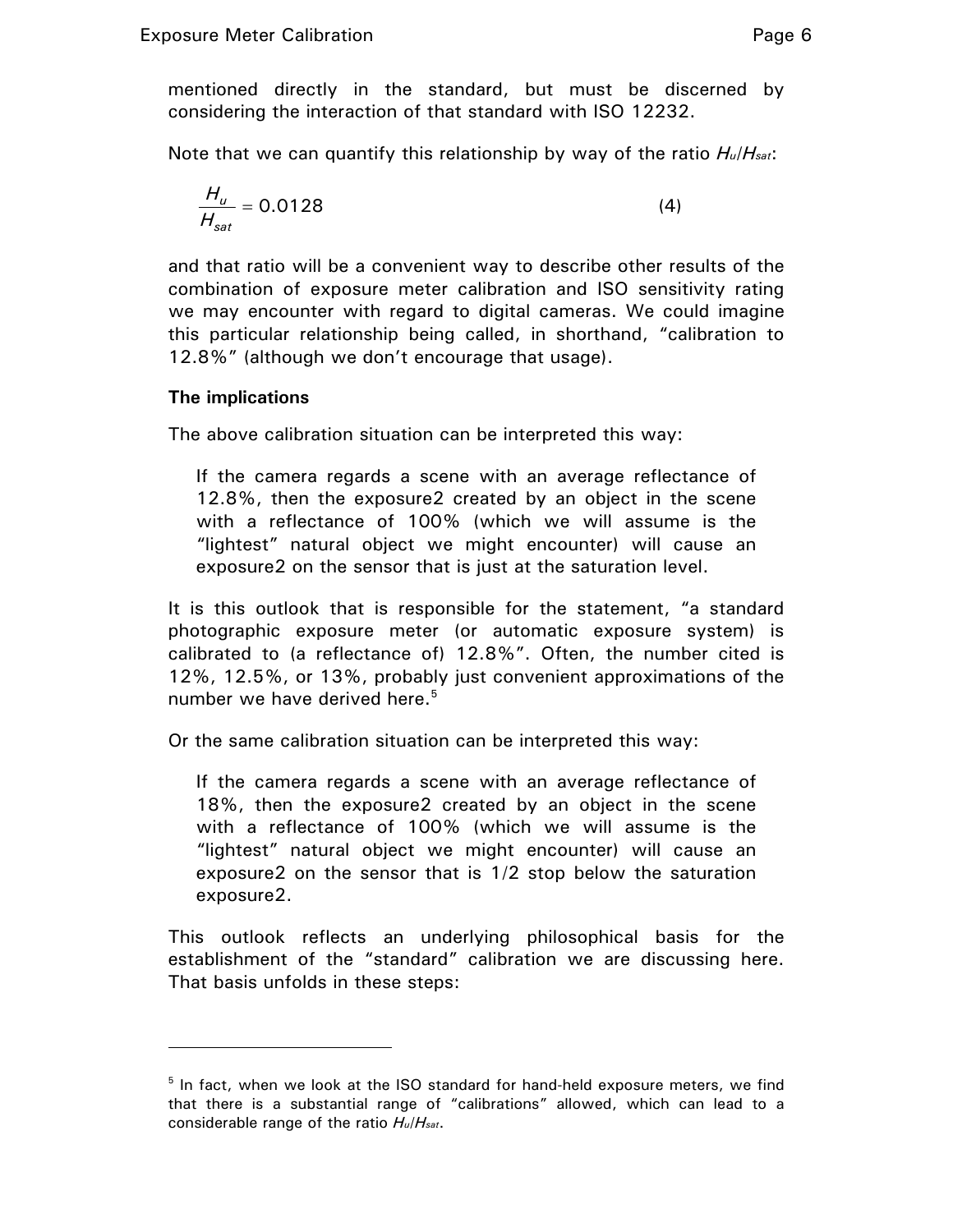- We will assume that the average reflectance of the scene is 18% (widely thought to be "representative").
- We will assume that the "lightest" reflective object that might appear in a scene has a reflectance of 100%.
- We wish to be certain that the exposure2 for such an object does not exceed the saturation exposure2 (*Hsat*).
- Thus we could choose a calibration such that, when the camera regards a scene with an average reflectance of 18%, an exposure1 would be indicated such that an object in the scene with a reflectance of 100% would receive an exposure2 of *Hsat*.
- However, If the actual scene being photographed has an average reflectance less than the assumed 18%, then the exposure1 indicated by the meter will result in a "100% reflectance" object being given an exposure2 above saturation (with the consequence that highlight detail will be "clipped").
- To protect against that, we choose a calibration that will indicate an exposure1 of 1/2 stop less than with the calibration postulated just above, so as to give a 1/2 stop "cushion" against the possibility of a 100% reflectance object getting an exposure2 above saturation. (This calibration is sometimes said to give 1/2 stop of "headroom".)

It is this outlook that is responsible for the statement, "a standard photographic exposure meter (or automatic exposure system) is calibrated to [a reflectance of] 18%."

Note that the two outlooks are just that: two different ways of looking at exactly the same calibration situation.

We can summarize that entire rationale as follows: we are betting that in only the rarest of cases will the brightest object in the scene have a luminance more than 7.8 times the average luminance (1.0/0.128).

But the landmark study of the distribution of luminance in photographed exterior scenes (Jones and Condit, 1941), upon which much exposure metering planning has been based, showed that in most cases the maximum scene luminance was not over 3.6 times the average luminance.

If we were willing to "bet on" that situation, then we could have established an exposure metering calibration doctrine that, in connection with the definition of ISO sensitivity, would lead to an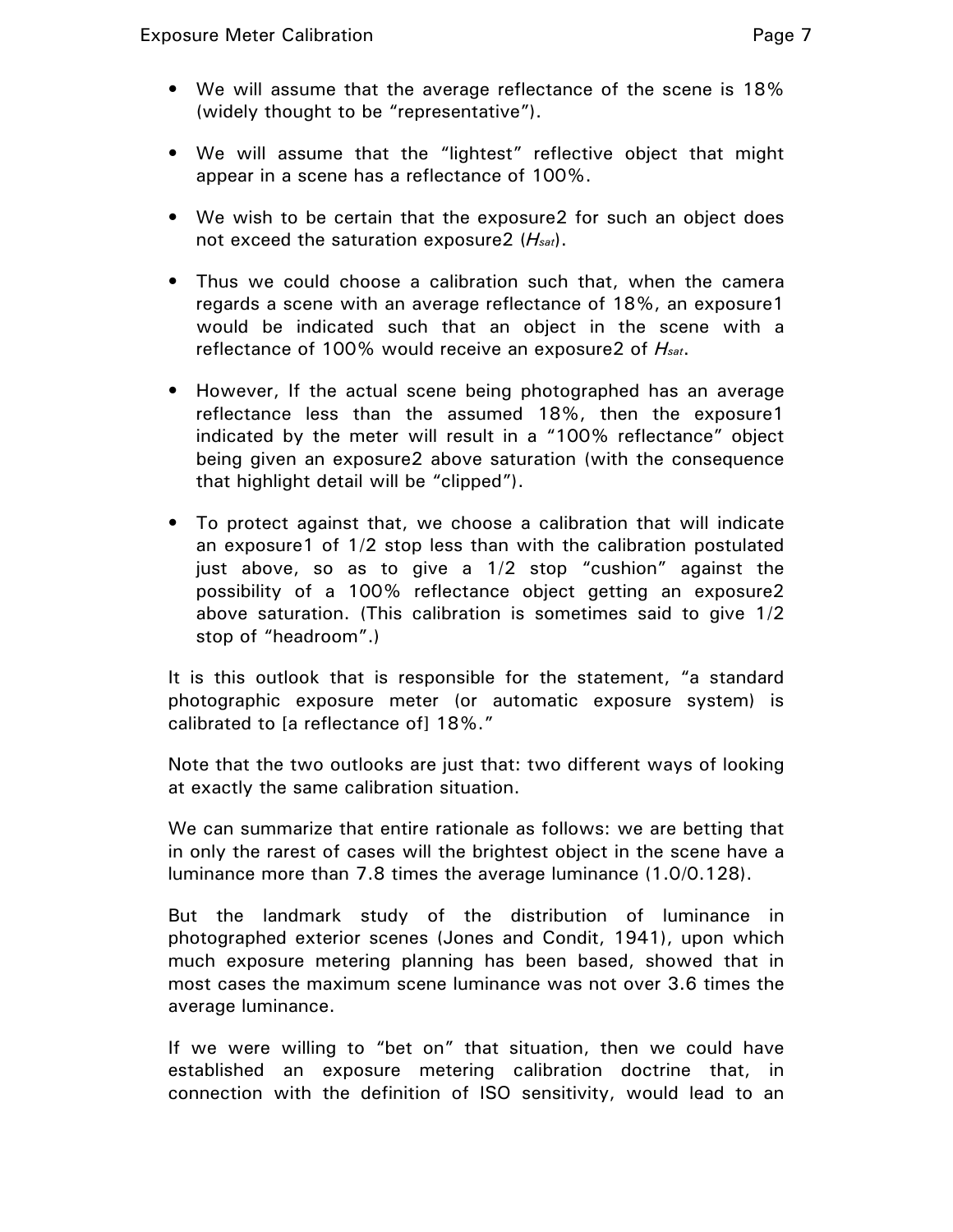*Hu*/*Hsat* of about 0.278. If we still built in a 1/2 stop cushion, that would suggest an *Hu*/*Hsat* of about 0.194—a "19.4%" calibration.

### **Can we test how our camera deals with this?**

We cannot verify that an exposure meter, or a camera automatic exposure control system, conforms to the calibration prescribed by ISO 2721 (as shown in equation 1), or that the "rating" of the ISO sensitivity for the camera's sensor system conforms to the definition given by ISO 12232 (as shown in equation 2), without having a test light source whose luminance is accurately known (or an accurate photometer).

However, without such a source or photometer, we can still readily ascertain fairly well if the joint result of the calibration and the ISO sensitivity rating conforms to the situation described by equation 3.

In appendix B, we will follow the principles of such a test as applied to Canon digital SLR cameras.

## **IN THE DELIVERED IMAGE**

We have so far discussed life at the face of the sensor, where the phenomenon of interest is *H*, the value of exposure2.

Unless we are in a camera testing laboratory, we actually have no direct visibility of the exposure2. All we can see is its effect on the exposure result: the relative luminance value represented by the digital codes for various pixels in the digital image. Yet, as we will see in Appendix B, we often use that as an indicator of *Hu*/*Hsat*. How can we make that connection?

If we know the definition of the "color space" in which the digital image is represented, we can determine the relative luminance represented by any given digital code. For example, if the image is in the sRGB color space, then an RGB code value of 128,128,128 represents a luminance that is 0.2159 of the luminance represented by an RGB code value of 255,255,255 (the maximum code value for that color space). This ratio, the "relative luminance", can be expressed as *Y*/*Ymax*. (where Y is the symbol for luminance, on an arbitrary scale, in this case).

In general, we can assume that the maximum possible code value is associated with an exposure2 of *Hsat*. Then does the ratio *Y*/*Ymax*  directly equate to *H*/*Hsat*?

It does if the camera's digital image strictly follows the color space it is said to follow. But in general that is really not exactly true. Usually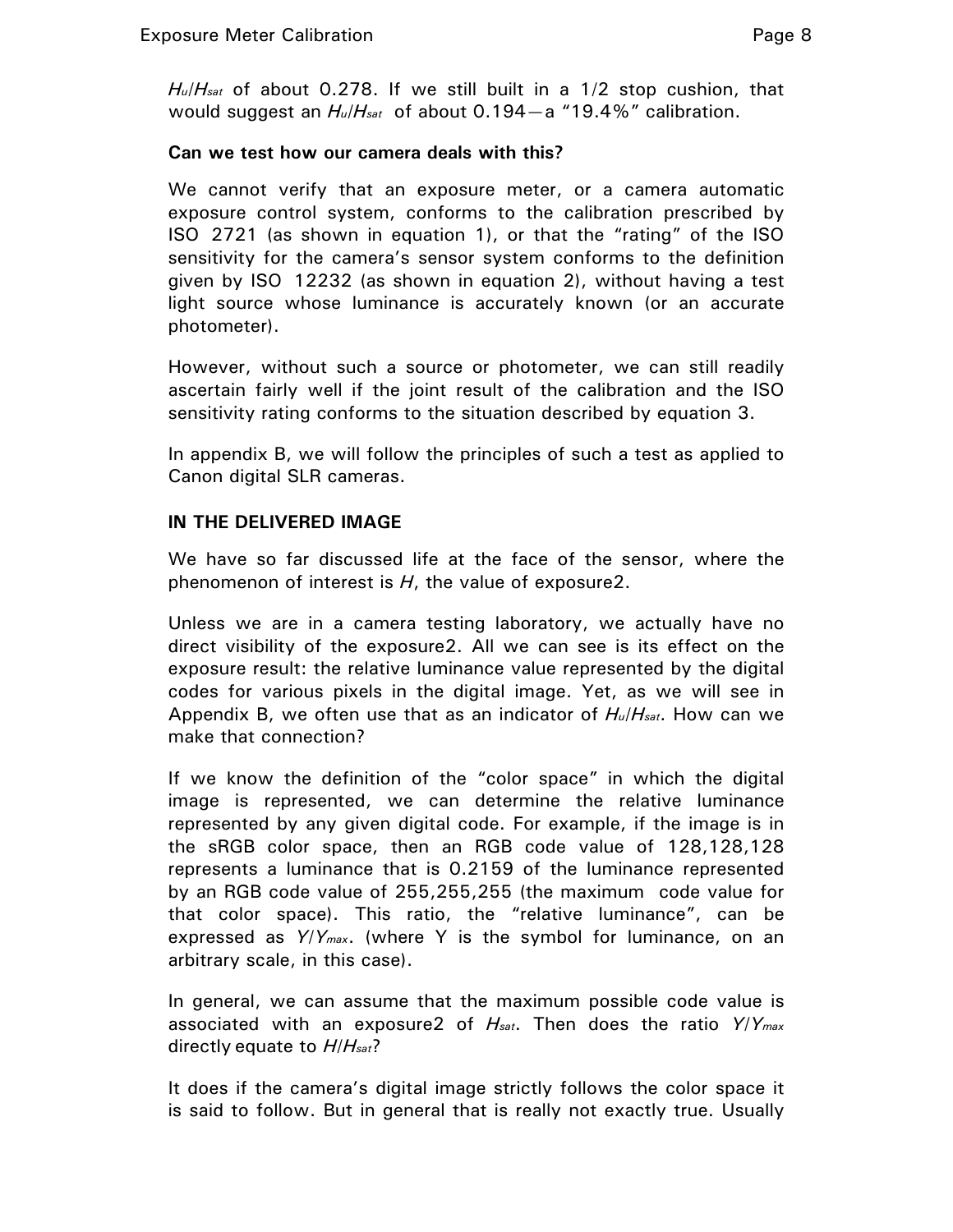there is "in camera image processing", which does such things as adjust the contrast of the image. In that case, then strictly, the output image does not really follow the definition of the "announced" color space (perhaps the "sRGB" color space).<sup>6</sup>

More to the point, it means that we cannot, by examination of the digital image from a camera, make a precise determination of the ratio *Hu*/*Hsat* produced by the automatic exposure system. Still, the assumption that they are approximately equivalent is reasonable in interpreting the behavior of a camera.

# **WHAT ABOUT "GRAY"**

At the outset, we quoted the often-heard statement about exposure meters and mentioned that sometimes the statement includes the word "gray", perhaps as follows:

"A standard photographic exposure meter is calibrated to 12.8% gray."

Remember, this statement does not, in almost any of its forms, actually describe a calibration situation—it is just a widely-used "shorthand" for the situation we discuss at length in this article.

Note that one implication of the number in the statement (in the form I just quoted) is that it is meant to be (expressed as a percentage) the ratio *Hu*/*Hsat*, which of course we can usually only see in terms of the corresponding relative luminance of the exposure result, *Yu*/*Ymax*. Because tests of exposure meter calibration and its implications are often conducted with a "chromaticity-neutral" ("gray") test scene, it is common to describe a *Yu*/*Ymax* of, say, 0.0128 as a "12.8% gray".7 Thus the appearance of that word in the famous statement.

## **"Mid-gray"**

 $\overline{a}$ 

Often, it is said that a "standard" camera, regarding a scene of uniform luminance, will record that scene with a "mid gray" exposure result. What might that mean?

 $^6$  Many people will say that such an image is in fact recorded in the sRGB color space but has just had its luminance values tampered with before the image was encoded.

<sup>&</sup>lt;sup>7</sup> Of course, in the normal discussion of a "grayscale image", that relative luminance is described as "87.3% gray", so we have to be very cautious here.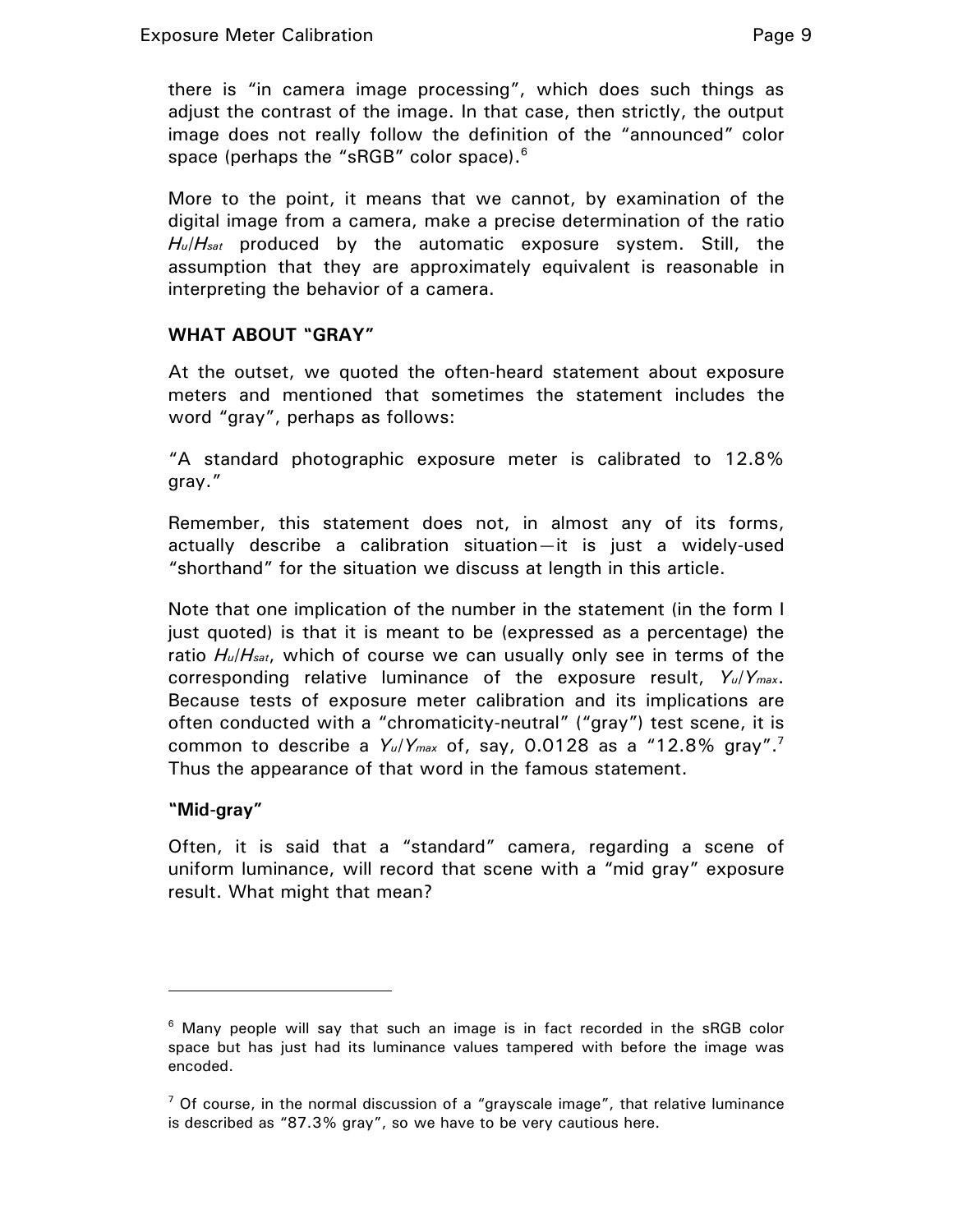$\overline{a}$ 

Some relate it to the CIE  $L^*a^*b$  color space, in which an  $L^*$  value of 50 (on a scale of 0-100) represents a relative luminance of 0.184  $(18.4\%)$ .

#### **ALTERNATIVE METERING SCHEMES**

#### **Alternative metering patterns**

So far, we have discussed exposure metering (or automatic exposure control) that operates by measurement of the average luminance of the scene (recognizing that the field of view observed by the metering instrument may not exactly match the field of view used for the image).

Many cameras today offer some alternative metering "patterns". Here are some of them, with the one we have been assuming listed first for completeness of the comparison:

- **Scene-wide average metering**, in which the average scene luminance is observed over a field of view which, for "through the lens" metering, spans all or almost all of the field of view for the image itself.
- **Center-weighted average** metering, in which the scene luminance is observed over a field of view spanning almost the entire field of view used for the image, and the results averaged, but with the readings at the center given a larger "weight" in determining the overall average, the weight smoothly declining as we move from the center of the frame.
- **Spot** metering, in which the meter observes only a central circular part of the scene, the luminance being averaged over that area.<sup>8</sup>

In many cameras, the scaling of that output for the different patterns is such that, when observing a scene of uniform luminance, the exposure1 set by the automatic exposure system will be the same for any of them. This is not necessarily ideal from an exposure strategy standpoint, but is done to provide a comforting consistency. (Of course, for scenes not having a uniform luminance, the different patterns will generally lead to different values of exposure1; if they didn't, then there would clearly be no need to have different patterns available.)

<sup>&</sup>lt;sup>8</sup> Most Canon digital SLR cameras have a spot metering mode called "Partial", in which the field of view of the meter is about 8% of the field of view for the image. Some Canon models also have a spot metering mode called "Spot", whose field of view is about 3% of the field of view for the image.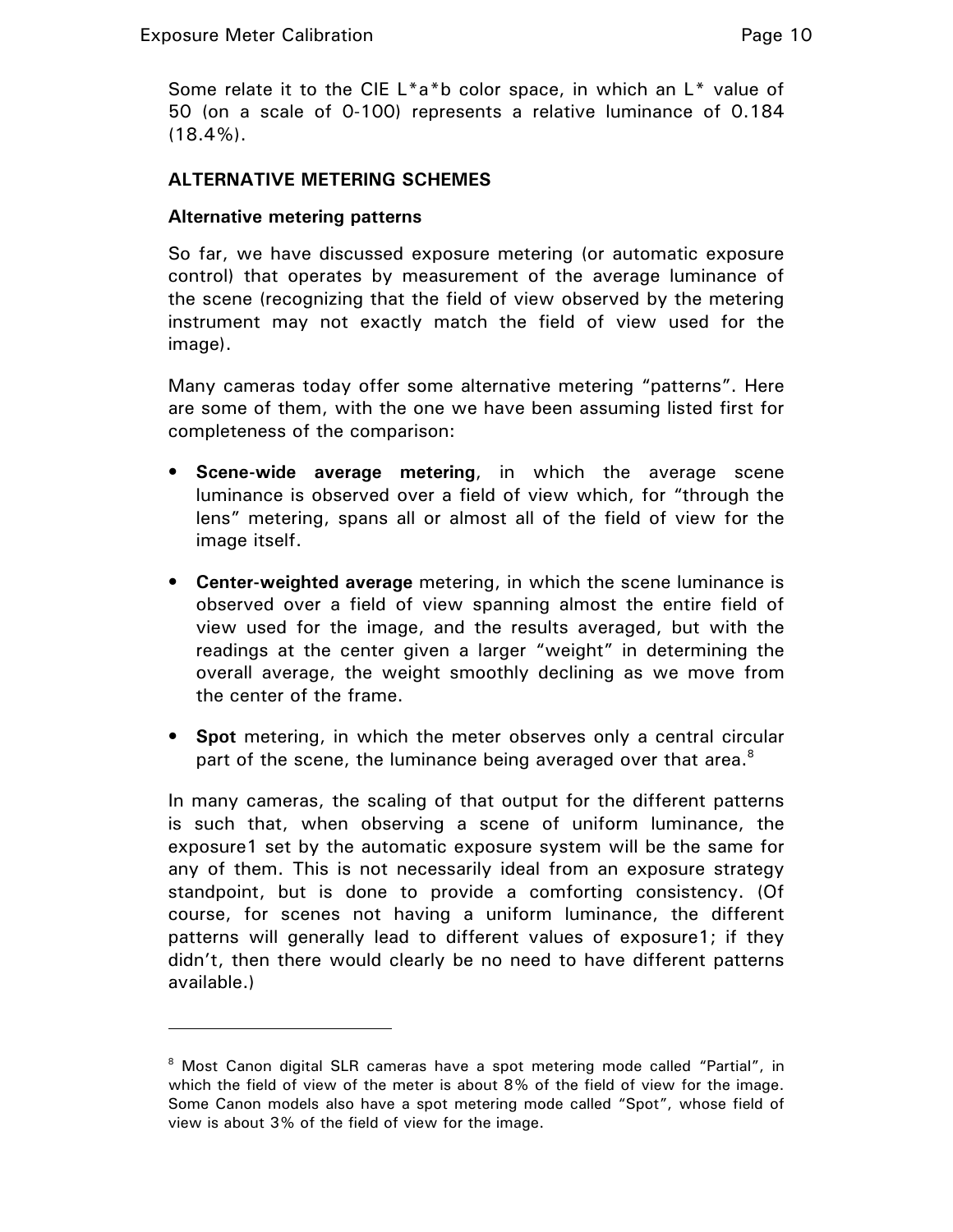Why one or the other of these schemes might produce the most desirable overall exposure result for a particular scene is beyond the scope of this article.

#### **Intelligent metering**

 $\overline{a}$ 

Many cameras today offer an "intelligent" metering system.<sup>9</sup> Such a system typically separately measures the luminance of the scene in each of a number of regions across the field of view. This suite of readings is then evaluated by an intelligent algorithm, whose objective is to determine, or at least predict, the actual distribution of luminance across the whole scene.

By doing so, we move away from reliance on an assumed average scene reflectance and an assumed maximum object reflectance. Accordingly, an optimal exposure1 can be selected under a doctrine that does not require building in any "cushion" to deal with "surprises" in the matter of actual average and maximum scene reflectance. Thus, in many cameras, the exposure2 produced by an intelligent metering system on a uniform luminance scene will be higher than the standard exposure2 discussed earlier in this article.

Further, extending the concept of "comforting consistency" mentioned earlier, in cameras having an intelligent metering system option the calibrations of the basic metering patterns are often "pushed up" to produce a result, for a uniform luminance scene, consistent with that given by the intelligent metering system.

Increasing the standard exposure above that implied by the two ISO standards can be done through either of the following or both:

- a. The calibration of the metering system itself can be increased above that implied by ISO 2721.
- b. The sensitivity rating of the sensor system can be decreased from that which would be assigned under ISO 12232.

If the manufacture decides to use method (a), a consequence is that a photographer using an external exposure meter will be advised to use a different exposure1 for a certain scene than would be chosen by the camera's automatic exposure system, a likely cause of consternation. Thus, more typically, the camera manufacturer will apply method (b). We will see an example of this in Appendix B.

<sup>&</sup>lt;sup>9</sup> Examples are the "Matrix" metering system offered by Nikon and the "Evaluative" metering system offered by Canon.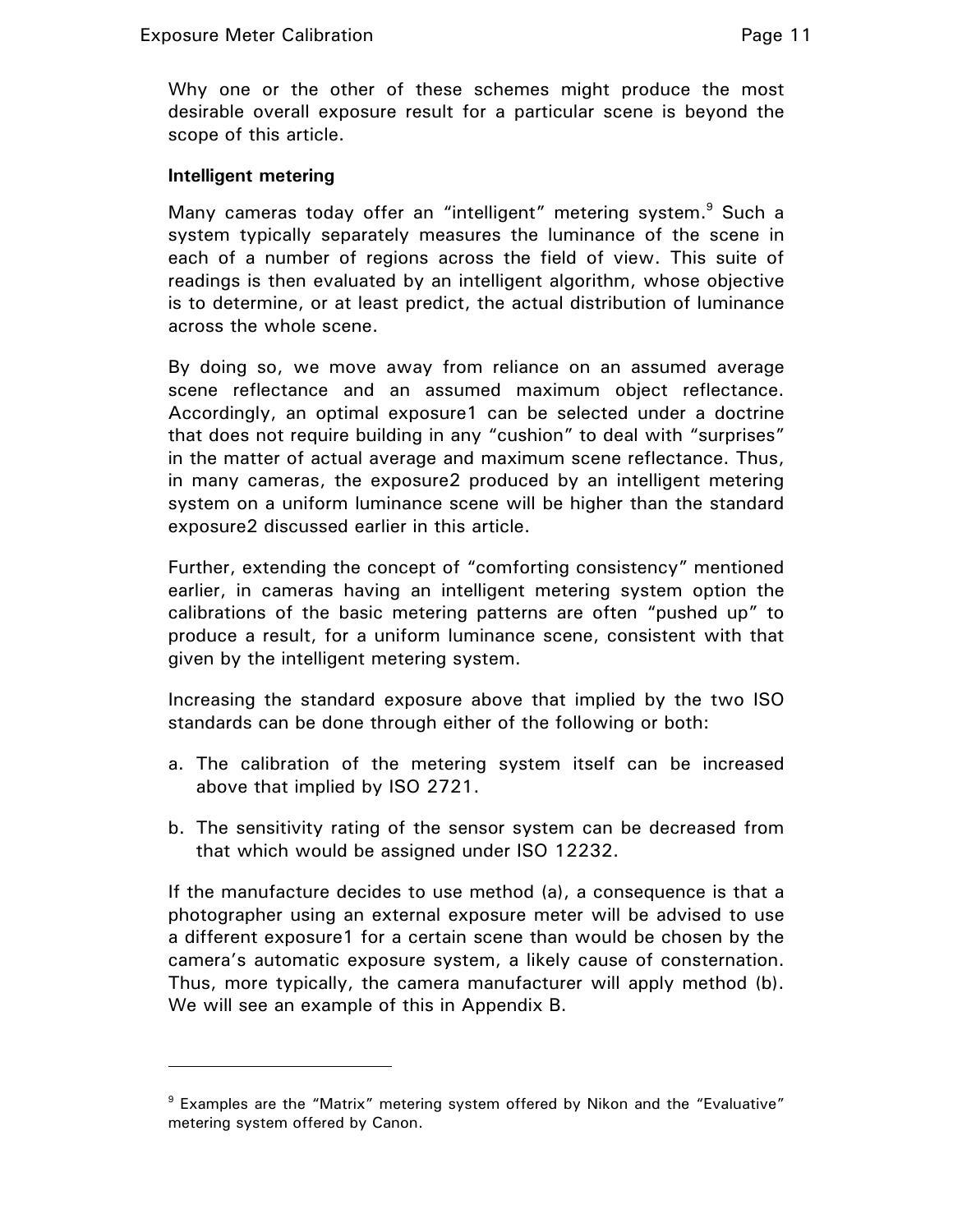# **THE EXPOSURE INDEX**

#### **The concept**

Earlier, I gave glancing mention to the term "exposure index". Here is some further information on that concept.

I will illustrate the concept with a parable from the world of film photography. Suppose I am using film rated at ISO 400. I will be shooting scenes in a low-light situation, and the required shutter speed is worrisomely-slow from a standpoint of concern with motion blur.

However, I set the ISO dial on my exposure meter (or the camera's automatic exposure control system) to "ISO 800". Thus the meter will indicate (or the automatic exposure system will enact) an exposure1 that is one stop less than if I had set the actual ISO sensitivity of the film. This can of course involve a faster shutter speed.

Then I take the film to a custom laboratory for processing, asking that they develop it with a "one-stop push".

That means that they use a special developing technique that results in the film sensitivity being essentially that which would be exhibited by "ISO 800" film with normal development (at least insofar as the relationship between exposure2 and density in the "lower" portions of the response curve).

The result (hopefully) will be a set of usable negatives from which we can prepare nice prints. There is a "price": the effect of grain in the image may be exacerbated, and the dynamic range may have been reduced. But we will assume that these penalties are more than overcome in the particular case by the ability to use a faster shutter speed.

#### **How do we describe this scenario**

Usually, we describe this approach by saying that "I shot these pictures at ISO 800". A more exact technical expression would be, "I shot these picture at an exposure index of 800."

*Exposure index*, in this context, is what we "tell" the exposure meter or automatic exposure system is the ISO sensitivity of the film, even if that is not so.

With regard to the processing, some would say that "the push processing gave the film an ISO sensitivity of ISO 800". But that's not correct. The ISO sensitivity of a film type is measured in a certain way, with the film processed in the standard way recommended by the manufacturer (or, for some basic film types, using a standard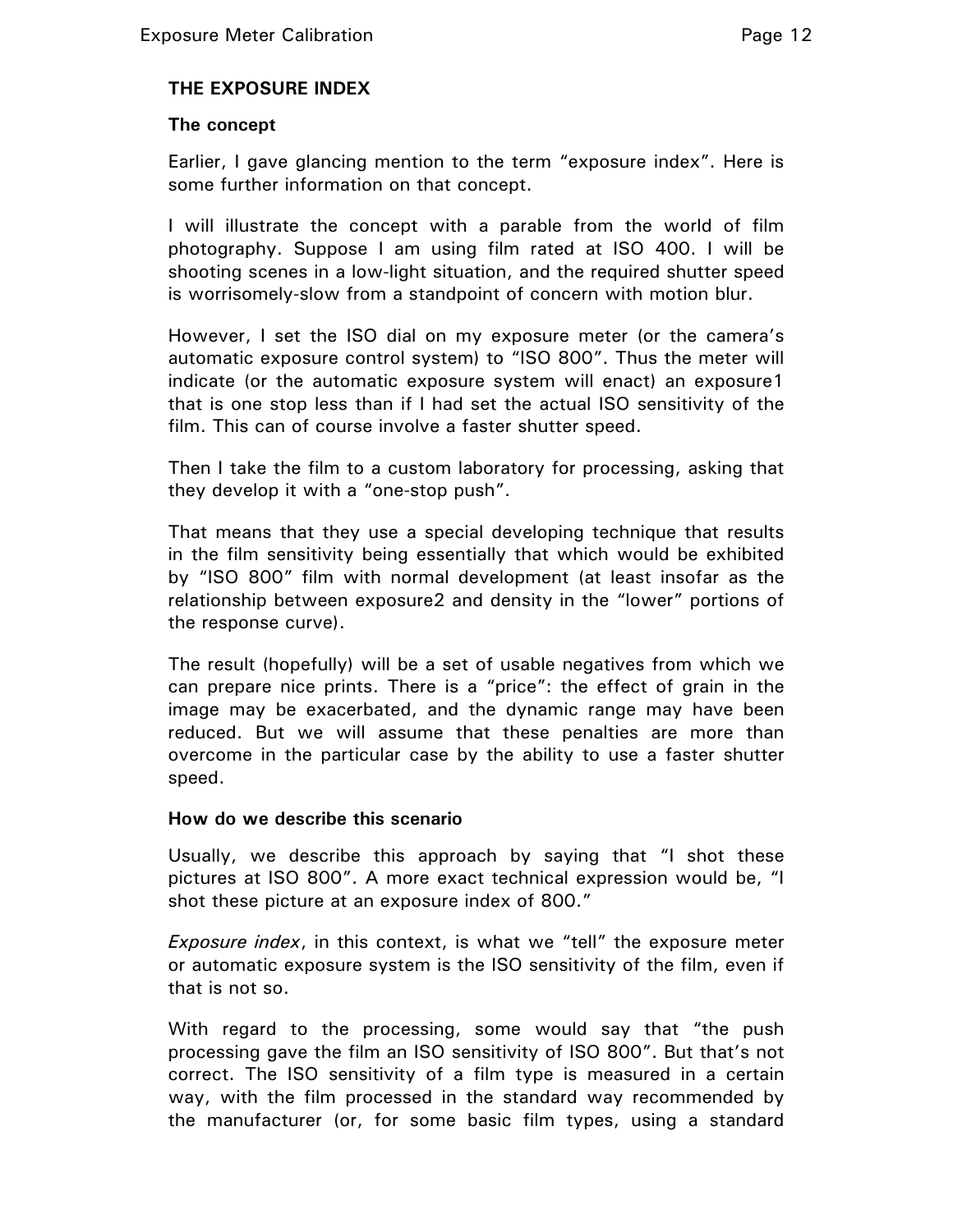process defined in the ISO standard). That rating remains applicable regardless of how we might actually process the film (or even if we don't process it at all!).

Rather, we can more accurately say that the film has been processed "to an exposure index of 800."

*Exposure index*, in this context, describes the sensitivity of a film (in accordance with some criterion), when processed in some particular way, on the same scale as is used for true ISO sensitivity.

#### **Historical background**

Before there were industry standards for the "speed" of photographic films, exposure meters had a dial on which the photographer would set the "exposure index" for the film being used, on an arbitrary scale. The meter manufacturers would then provide, with the meter, a pamphlet giving what the manufacturer felt was an appropriate exposure index for the various kinds of commonly available film.

Each manufacturer had their own exposure index scale (and basis for rating film speeds under it).

When a standard for the speed of film was published by the American Standards Association (the "ASA" speed rating), this was in fact a standardized exposure index with a specific definition, to be measured under carefully controlled conditions. The scale was chosen so as to fall about halfway between the scales used for the exposure index scales used on two popular brands of exposure meter, the Weston and the General Electric. The ASA rating was about 125% of the Weston rating for the same film type.

Today's ISO scale is essentially comparable to the ASA scale, although the current ISO standards have different details as to how the rating is to be measured.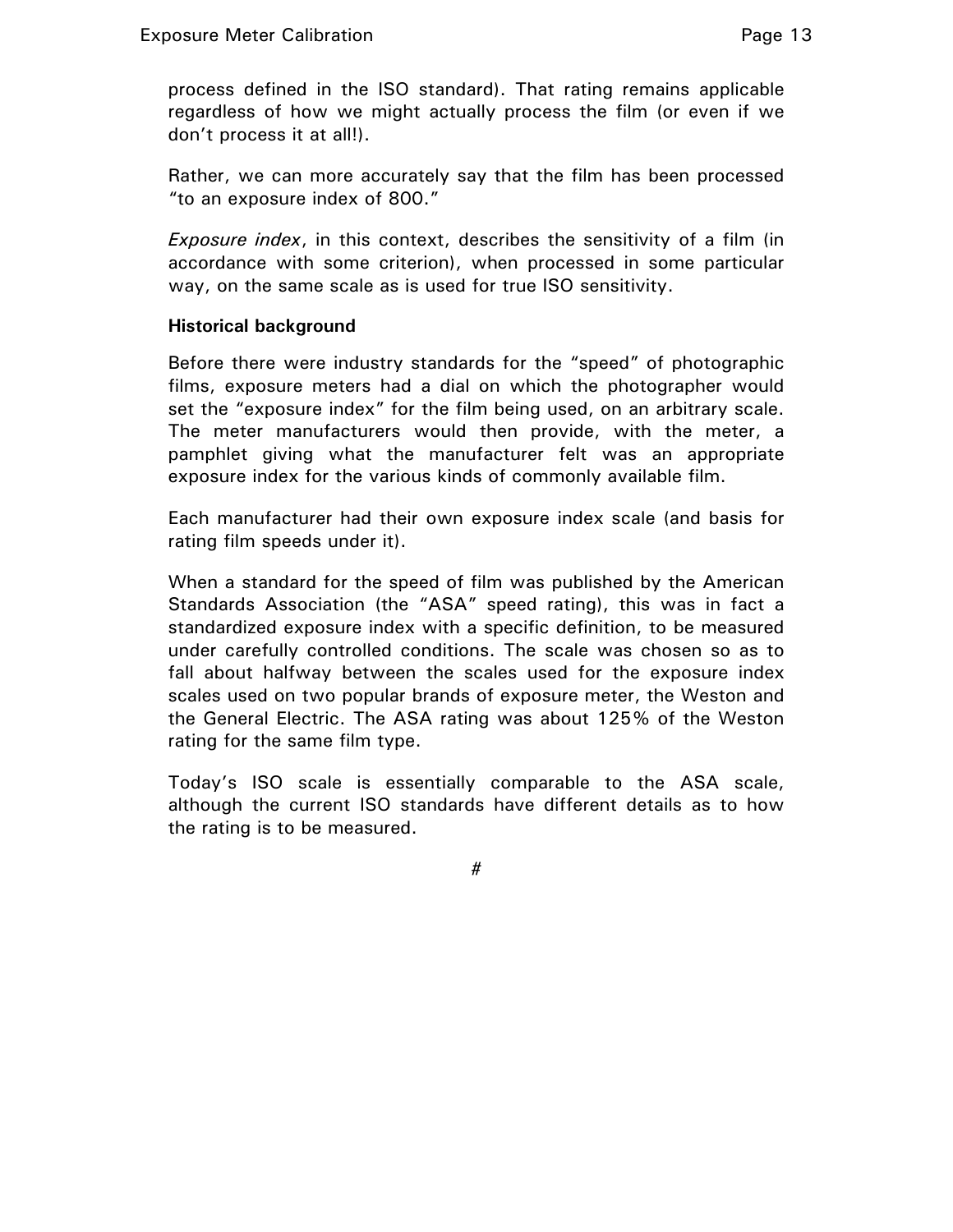$\overline{a}$ 

# **APPENDIX A**

#### **Free-standing exposure meters**

The calibration of free-standing exposure meters is prescribed by ISO 2720-1974. Here, the situation is a bit more complicated than for integrated automatic exposure control systems.

For one thing, the indication of the meter must be passed in a standard form (f/number and shutter speed, collectively a value of exposure1) to the camera. For another, the exposure meter doesn't actually know how the effective f/number of the particular lens compares to the actual f/number. The effective f/number is greater than the actual f/number because of the effect of:

- a. bellows factor (if the camera is not focused at infinity)<sup>10</sup>
- b. transmission of the lens not being 100%

The meter cannot really take into account factor (a); for a subject at a fairly close distance, where this matter is of significance, the photographer may take that into account in choosing the aperture to be used based on the one indicated by the meter. But perhaps the calibration of the meter will make some arbitrary allowance for factor (b).

Then, on top of all that, the standard allows a fairly wide discretionary range for the manufacturer in the matter of calibration.

Because of the need for the meter's output to be expressed in terms of exposure1, the calibration is defined in terms of the reflected light exposure metering constant, thus:

$$
\frac{t}{n^2} = \frac{K}{L_s S_i} \tag{5}
$$

where *t* is the exposure time (shutter speed) in seconds, *n* is the relative aperture (as an f/number), *La* is the measured average luminance of the scene (in candelas/m<sup>2</sup>), and  $S_i$  is the exposure index: what we tell the exposure meter is the ISO sensitivity of the film or digital sensor system. *K* is the *reflected light exposure metering* 

 $10$  Although we often treat the f/number of the lens as being the indicator of its impact on exposure, that is only an approximation, strictly true only for focus at infinity. Application of the *bellows factor* gives us an *effective f/number* which can be used in the same way as f/number but will give the proper indication of exposure impact of the lens for the actual focus distance in effect.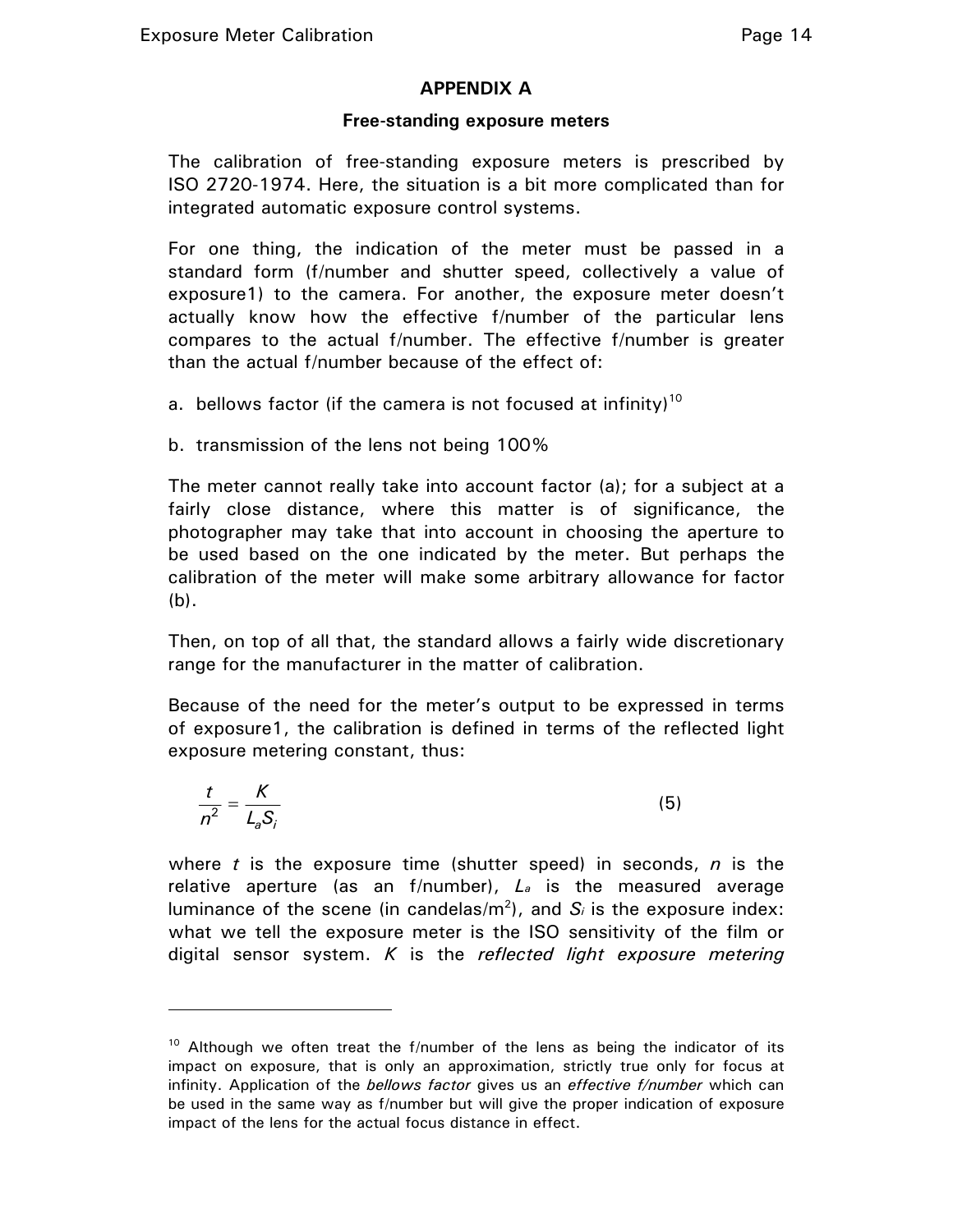$\overline{a}$ 

*constant*, and it is through choice of this that the meter manufacturer sets a "calibration" for the meter (including the accommodation made for the assumed transmission of the camera lens).

Note that the quantity  $t/n^2$  is the numerical value of exposure1. It can be expressed in APEX (logarithmic) terms as Ev, which is defined thus:

$$
Ev = -\log_2 \frac{t}{n^2}
$$
 (6)

or, as more conventionally expressed:

$$
Ev = \log_2 \frac{n^2}{t}
$$
 (7)

ISO 2720 prescribes that K may have a value between 10.6 and  $13.4.<sup>11</sup>$ 

By combining the calibration equation with the fundamental photometric relationship between scene luminance and image illuminance, we find that if the camera regards a scene of uniform luminance, which is also observed by the exposure meter, and the exposure1 is set as indicated by the meter, the resulting exposure2, H<sub>u</sub>, created on the sensor will be given by:

$$
H_u = \frac{\pi}{4} z \frac{K}{S_i} \quad \text{lux-secons}
$$
 (8)

where again *Si* is the exposure index (what we have told the meter is the ISO sensitivity of the sensor system), and *z* is the lens transmission.

If we compare this exposure2 with the exposure2 that would be produced for an automatic exposure system operating per ISO 2721 (see equation 1), we find that the exposure2 would be the same in the two cases if:

$$
K = \frac{12.7}{z}
$$
 (9)

In fact, if we ignore the matter of lens transmission (let *z*=1), then an exposure meter with  $K$  of 12.7 will indicate an exposure1 consistent with that used by an "ISO 2721" automatic exposure system. And a *K*

<sup>&</sup>lt;sup>11</sup> The predecessor US standard, ANSI PH3.49-1971 essentially prescribed a K value of 12.5, and that value is widely observed today.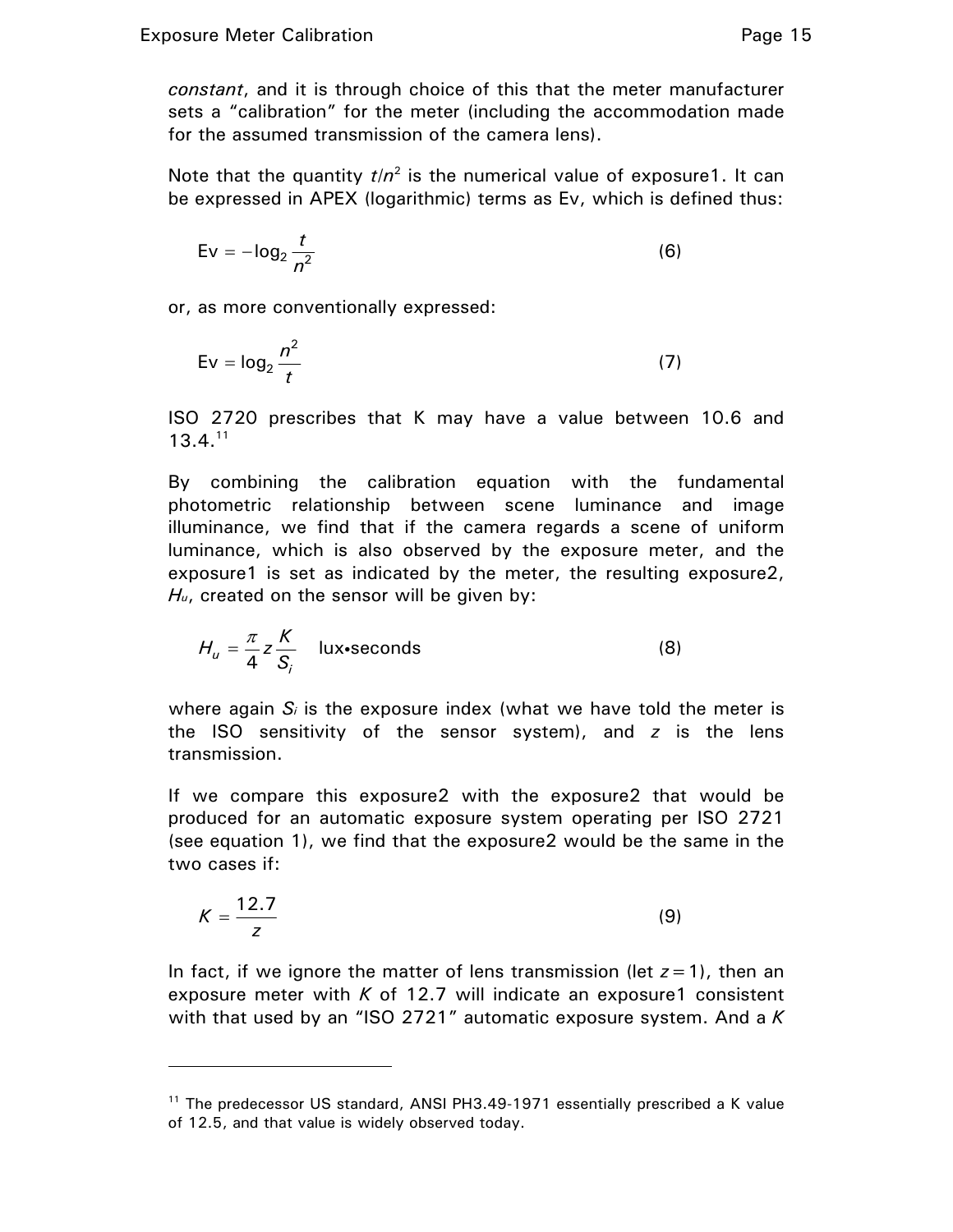of about that value is indeed widely used. (One inference that can be drawn from that is that the meter manufacturers have declined to make any assumption about lens transmission, probably a prudent choice, since that varies so much between different lens designs.)

The reader may note the "coincidence" of the value of K for a free-standing exposure meter corresponding to the ISO 2721 calibration for an integrated automatic exposure system (12.7) being almost the same as the ratio *Hu*/*Hsat* expressed in percent (12.8). This comes about since the ratio 10/78 (the two constants appearing in the ISO 2721 and ISO 12232 definitions, respectively) is almost identical to the ratio  $\pi/4$  (appearing in equation 8).

This is likely an accident. But some have suggested that the choice of the constant "78" in ISO 12232 may have been influenced by enthusiasm for this tidy coincidence.

#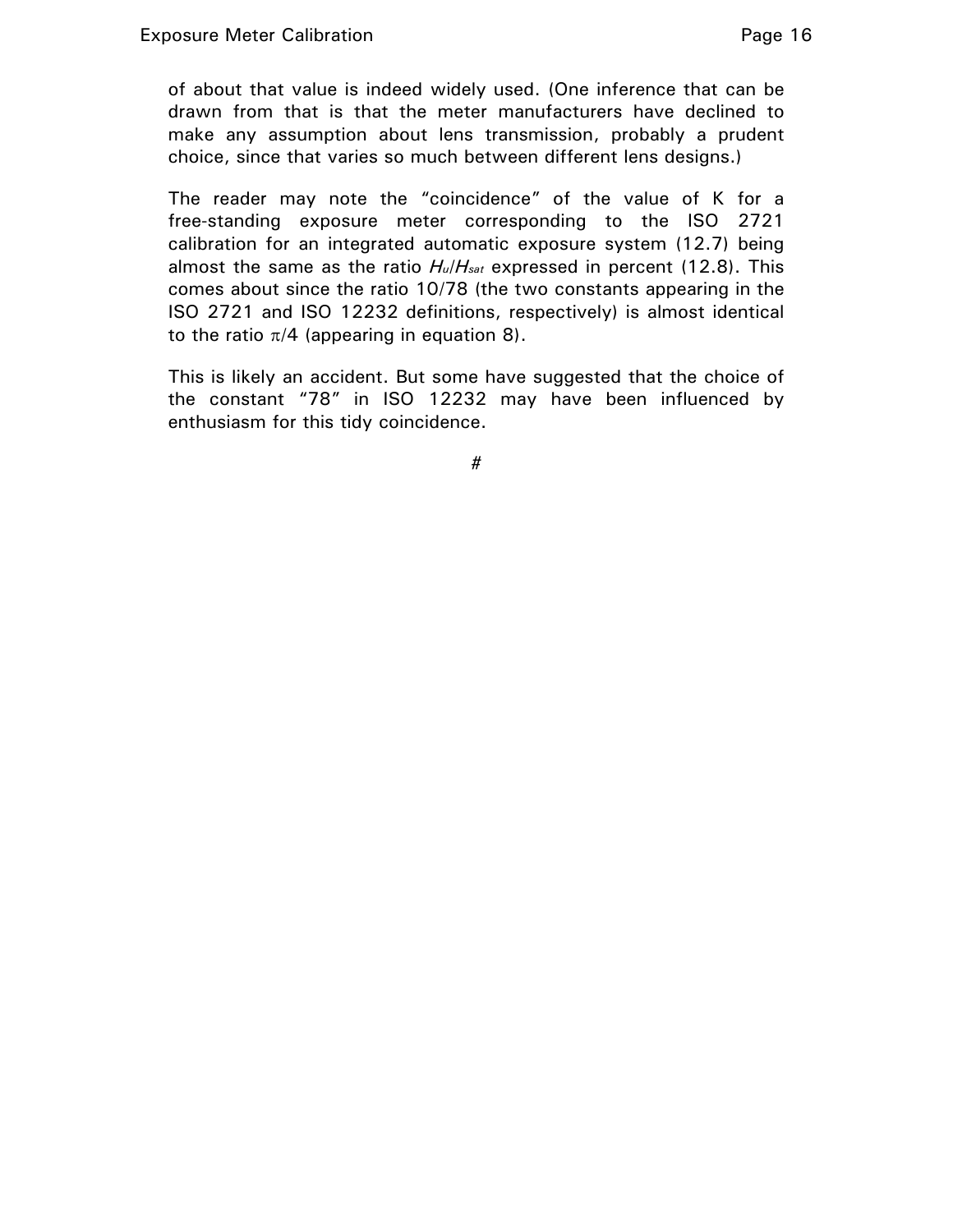# **APPENDIX B**

# **The calibration of Canon digital SLR cameras**

It is widely reported that Canon single lens reflex (SLR) cameras, both film and digital, utilize a value of *K*, the reflected light exposure metering constant, of about 12.5 for their integrated exposure control systems.

While, as we mentioned earlier, we cannot verify that without the use of a calibrated luminance source or an accurate photometer, the technical information office of Canon US has suggested a practical field test by which one can verify whether a Canon digital SLR camera indeed fulfills the overall exposure relationship for which the camera is designed (the relationship given, for "ISO standard" calibration and sensitivity rating, by equation 3).

Essentially, in the test, the camera, with its automatic exposure system in operation, takes an image a of scene of constant luminance. The image is inspected using Adobe Photoshop, in a mode in which the image is virtually converted to the Photoshop "gray gamma 2.2" grayscale color space. This color space has only a single color coordinate, which we may call "blackness", identified by the symbol "K". <sup>12 13</sup>

If the K value for the center of the image is 55%, the overall exposure metering chain is deemed to be operating as intended by Canon.

What value of *Hu*/*Hsat* does a K value of 55% represent? In the "gamma 2.2 grayscale" color space, the relative luminance, Y, represented by a K value is given by:

$$
Y = \left(\frac{100 - K}{100}\right)^{2.2}
$$
 (10)

where Y is on a scale of 0-1. The formulation:

 $\overline{a}$ 

 $12$  Do not confuse the color coordinate "K" with the reflected light exposure metering constant, K.

<sup>&</sup>lt;sup>13</sup> That symbol is presumably borrowed from the "CMYK" color space, which relates to "four-color" printing of an image. There, the coordinate "K" represents the level of black ink.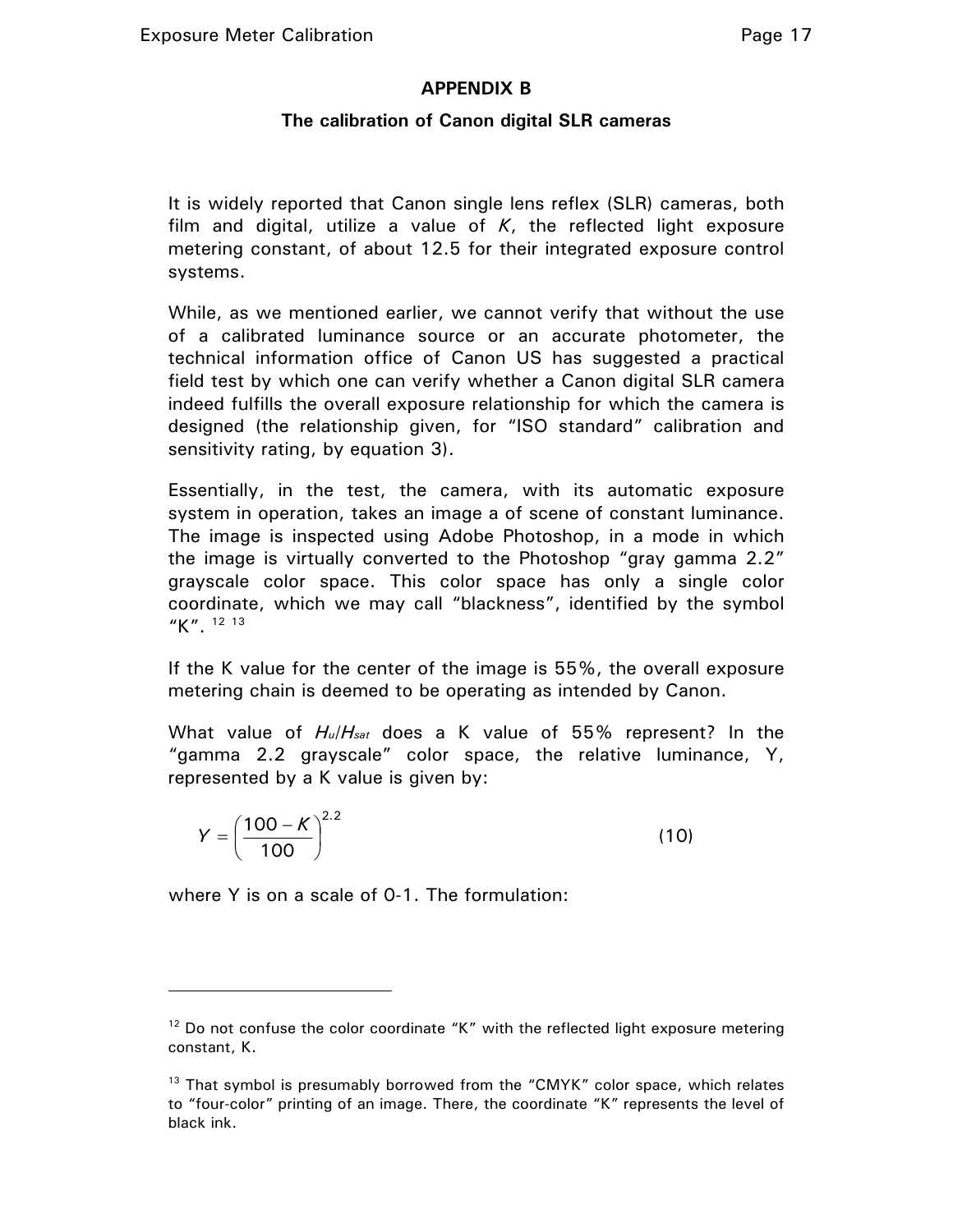$$
\left(\frac{100 - K}{K}\right) \tag{11}
$$

accommodates the fact that K is in percentage units and works in the "downward" direction.

Thus, a K value of 55% corresponds to a relative luminance of 0.173.14 Does that imply an *Hu*/*Hsat* of 0.173? Yes, if the camera did not make significant adjustments in the "tonal scale" of the delivered image for such reasons as adjusting contrast. Tests here on a Canon EOS 20D suggest that there is not much of a problem from that cause in the part of the scale that is relevant to the test.

In any case, assuming that Canon's target value of *Hu*/*Hsat* is in fact 0.173, we note that this is 0.43 stop "hotter" than the value implied by the ISO standards, 0.128.

As discussed in the body of the article, the adoption of this "above standard" value of *Hu*/*Hsat* may well have been a suggested by the use, in these cameras, of an intelligent metering system, which avoids the need for the famous "1/2 stop cushion".

If that is in fact Canon's intent, let's look at how they did it.

Recall that the value of *Hu*/*Hsat* results from the interaction of two things:

- a. The exposure metering calibration used by the camera's automatic exposure system (which may or may not conform with the calibration implied by ISO 2721).
- b. The way in which the camera manufacturer decided to "rate" the ISO sensitivity of the sensor system for its various sensitivity settings (which may or may not conform with the rating basis given by ISO 12232).

As mentioned before, we cannot determine either of these things separately for a camera we have at hand without a test light source of known luminance or an accurate photometer.<sup>15</sup> However, there is considerable anecdotal evidence suggesting that, with regard to factor (a) (metering calibration), the Canon digital SLR camera metering systems indeed conform fairly closely to the calibration implied by

-

<sup>&</sup>lt;sup>14</sup> In an sRGB color space basis, for a chromaticity neutral ("gray") scene), this would correspond to RGB values of about 113,113,113.

<sup>&</sup>lt;sup>15</sup> And I don't have either!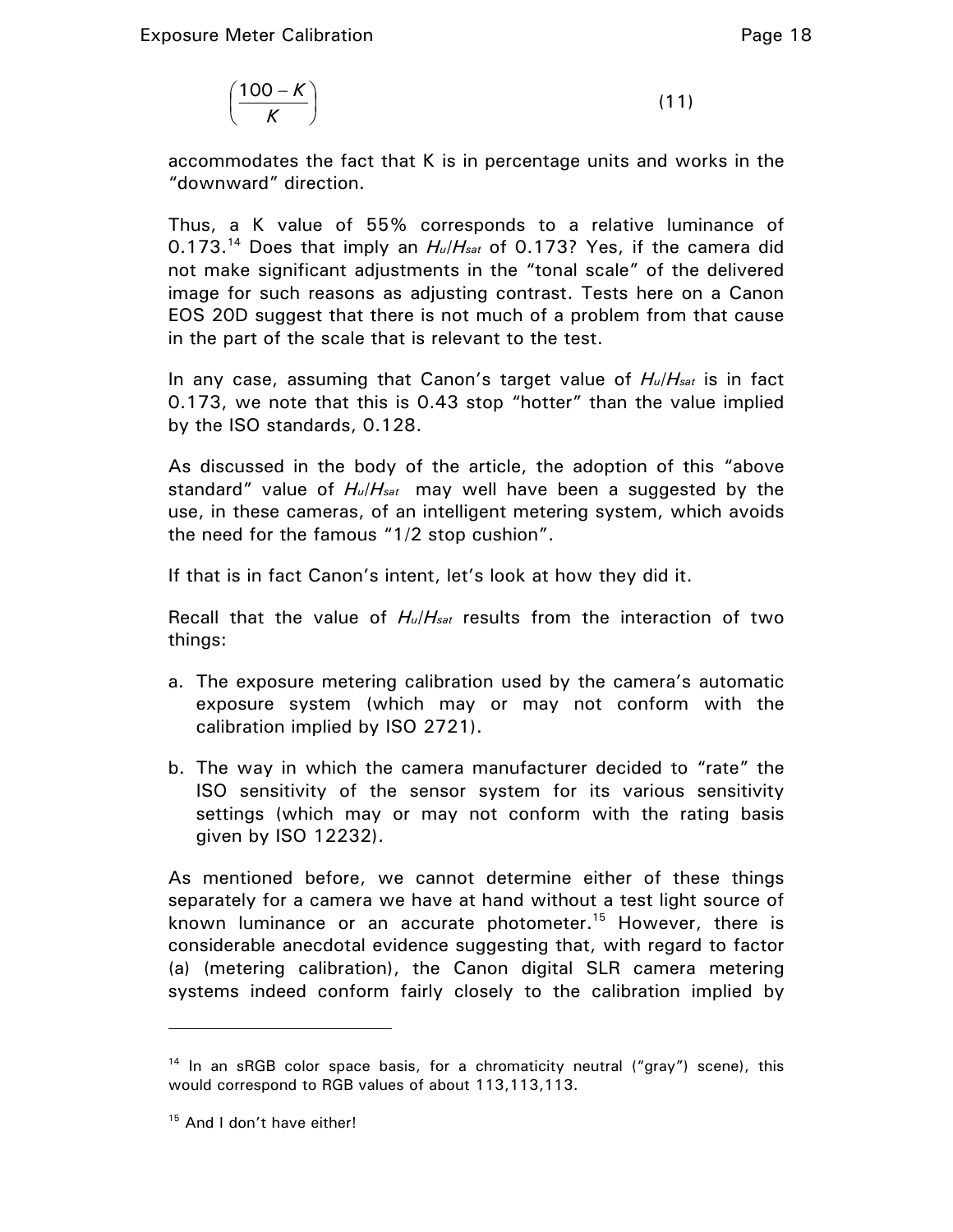ISO 2721. That's not surprising. Had they adopted a substantially non-standard metering calibration, then a photographer who preferred to use a free-standing exposure meter would get a significantly different exposure indication for a certain scene than the camera's own metering system would give—a likely cause of consternation.

So that leaves Canon with only the possibility of achieving their target value of *Hu*/*Hsat* by using a non-standard rating of ISO sensitivity—a rating that is about 0.74 that which would be determined under ISO 12232. In other words, the sensitivity that is designated "ISO 100" by Canon would probably be rated at about ISO 135 under ISO 12232.

#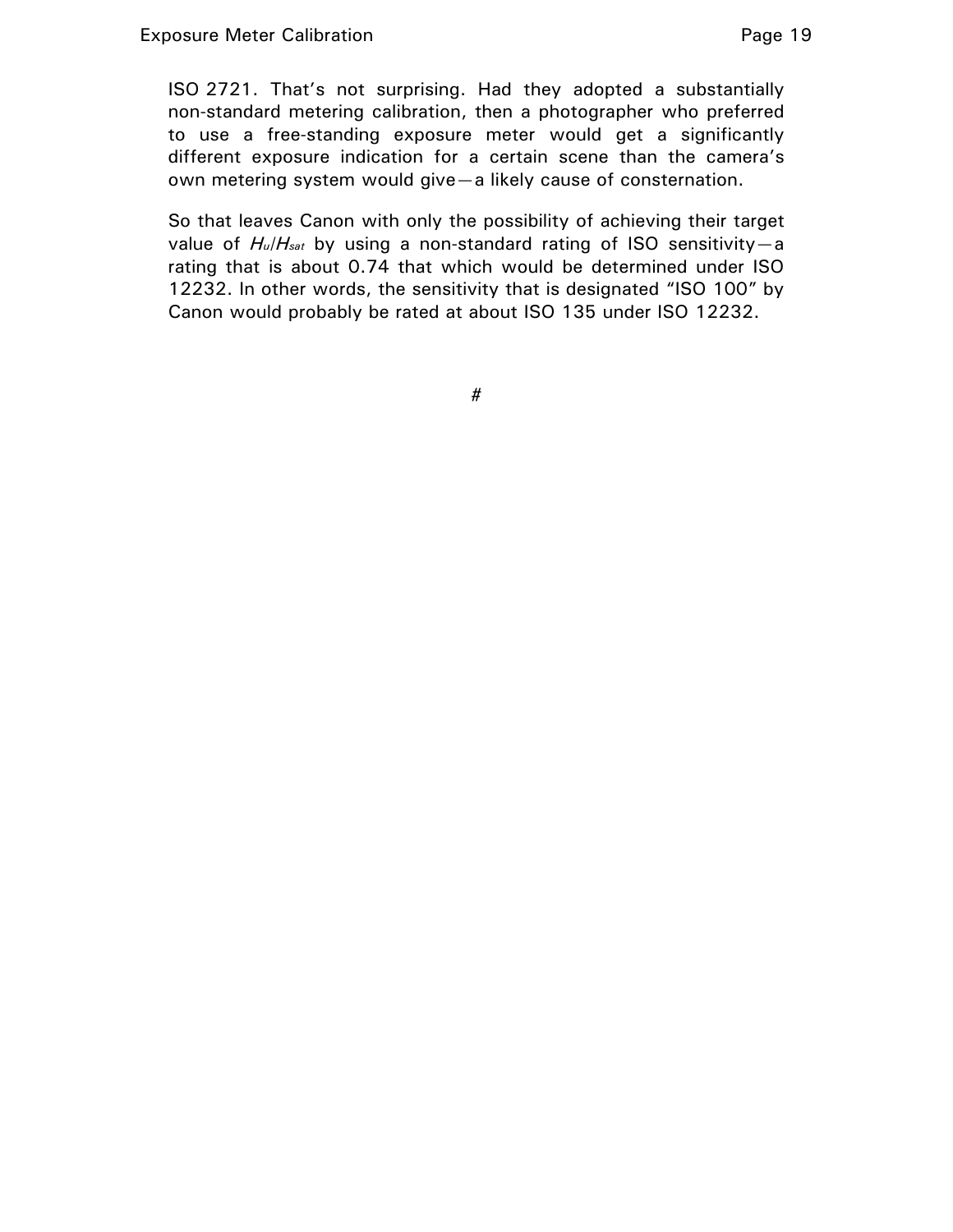# **APPENDIX C**

#### **INCIDENT LIGHT METERING**

We look to an exposure meter or automatic exposure system to fulfill for us some objective with regard to the overall exposure result for an image. But what might that objective be? Here are two that are widely held:

- 1. We would like the brightest object in the scene to receive an exposure2 that is almost at saturation. This is often called the "expose right" philosophy, from the fact that the high end of the scale of exposure2 is ordinarily to the right on an *exposure histogram*, a graphical presentation of the distribution of exposure result in a digital image. This approach is often encouraged on the basis that it best exploits the camera's noise performance. (However, to cite a famous "tough case" for exposure metering, this approach may result in the image of a gray cat on a coal pile looking like a white cat on a gray background.)
- 2. We would like the relative luminance implied by the exposure result for each object to generally correspond to its reflectance. This is essentially the underlying premise of the Zone System, a famous discipline for exposure planning. This approach is often encourages on the basis that it produces the "most realistic" rendition of the scene "out of the camera". (In the famous example, this approach results in the image of a gray cat on a coal pile looking like a gray cat on a black background.)

Unhappily, the general type of exposure metering we have been discussing here—*reflected light* exposure metering—in its basic form is incapable of consistently attaining either of these objectives over a range of real scenes.

But we can consistently attain objective 2 with a different type of exposure metering, *incident light* exposure metering. There, instead of measuring the (average) **luminance** of the scene about to be photographed (the light that the scene reflects, hence the name), we measure the **illuminance** of the light falling on the scene ("incident on the scene"). If "we" (meaning the metering system) know that, we can determine the exposure1 needed to attain objective 2.

As for reflected light exposure meters, the relevant ISO standard (ISO 2720 again) defines the calibration of an incident light exposure meter in terms of an equation involving a constant (in that case, C). That equation is: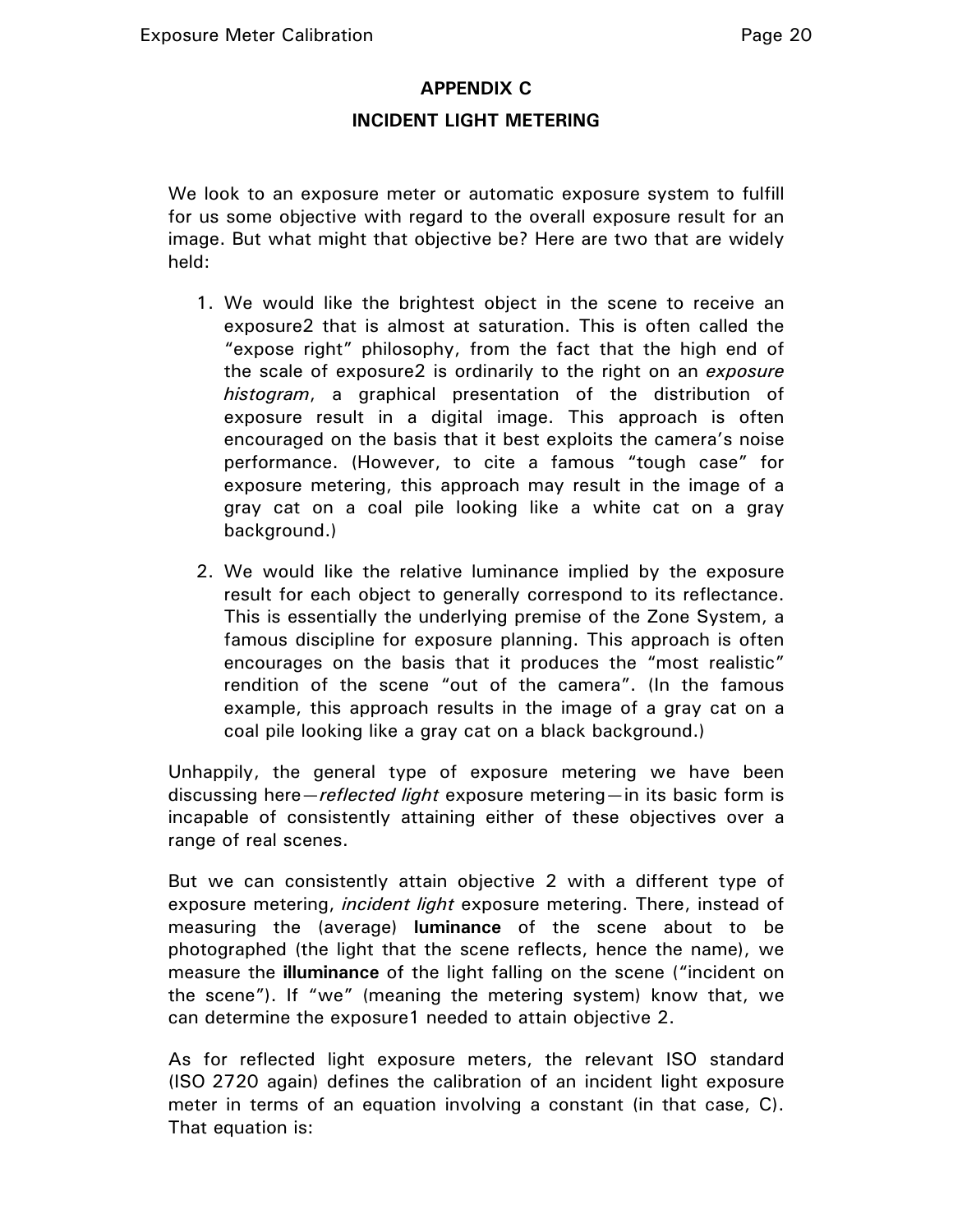$$
\frac{t}{n^2} = \frac{C}{ES_i}
$$
 (12)

where again *t* is the exposure time (shutter speed) in seconds, *n* is the (relative) aperture, as an f/number, *E* is the illuminance on the scene, in lux, *Si* is the exposure index (what we tell the meter is the ISO sensitivity of the film or sensor), and *C* is the incident light exposure metering constant.

The standard allows the value of C to be from 240 to 400 (a generous range!). (In the earlier ASA standard, the value was allowed to be from 218 to 326.) The geometric mean of the two ISO limits is 310.

Perhaps we can see where that comes from.

The photometric equation that indicates the exposure2, *H*, on the focal plane for an object of luminance *L* is:

$$
H = \frac{\pi}{4} L \frac{t}{n^2}
$$
 (13)

(Note that this has nothing to do with exposure meter calibration or ISO sensitivity—just the laws of physics.)

If we substitute for  $t/n^2$  from equation 12, we get:

$$
H = \frac{\pi}{4} L \frac{C}{ES_i}
$$
 (14)

The luminance, *L*, for a perfectly-diffuse reflecting surface with reflectance *R*, illuminated by illuminance *E*, is given by:

$$
L = \frac{1}{\pi}RE
$$
 (15)

If we substitute that expression for L in equation 14, we get:

$$
H = \frac{RC}{4S_i}
$$
 (16)

Now the definition of the true ISO sensitivity, *S*, in terms of the saturation exposure2, *Hsat*, is:

$$
S = \frac{78}{H_{sat}}\tag{17}
$$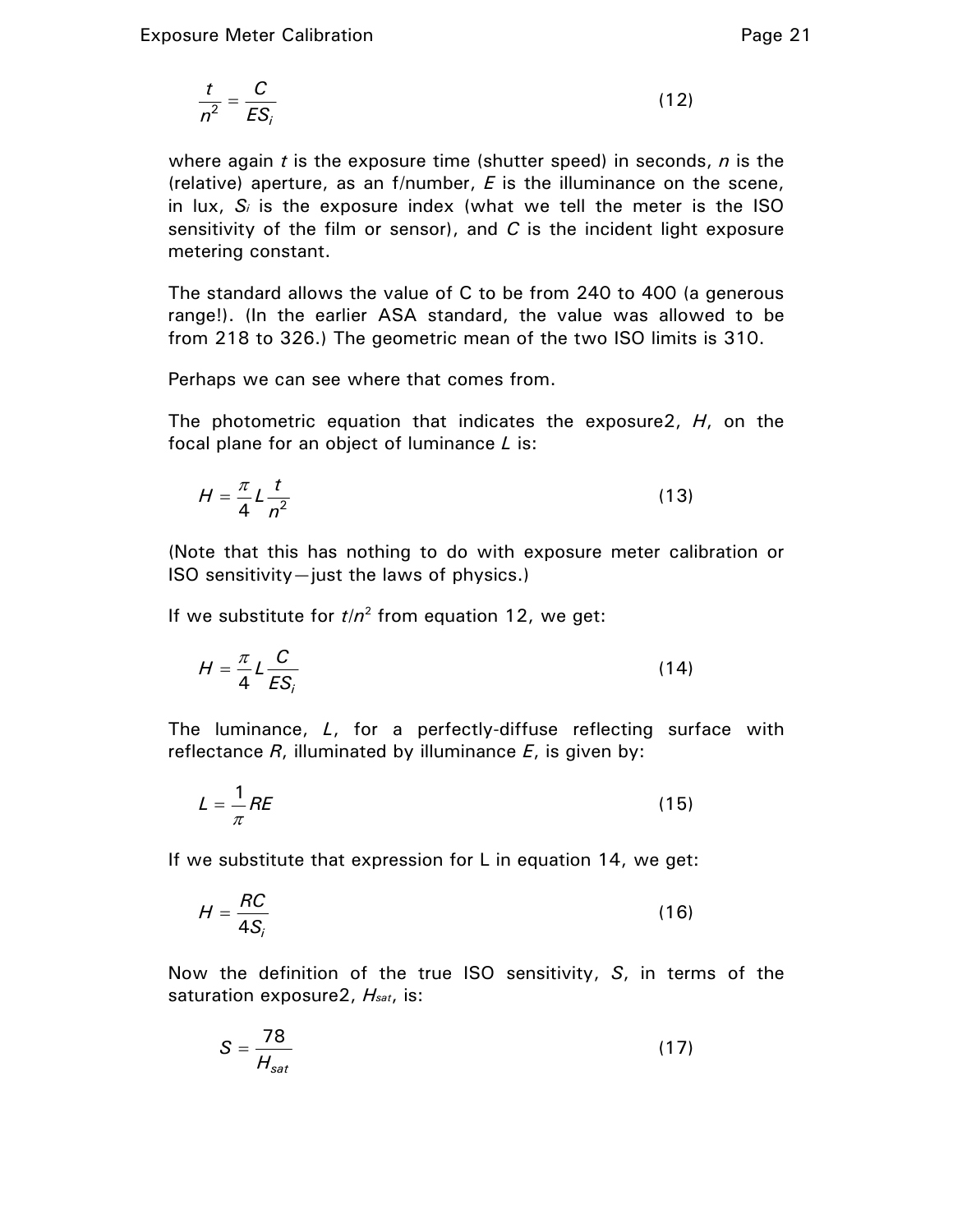If we assume we have entered the real ISO sensitivity into the meter (*Si*=*S*), then combining equations 16 and 17 gives us:

$$
H = \frac{RCH_{sat}}{312} \tag{18}
$$

Now, if we wish the metering operation to fulfill exposure objective 2, then for  $R=1$  (a hypothetical "100% reflectance object) we want *H*=*Hsat* (that is, the exposure2 would be just at saturation). Plugging those relationships into equation 18 and simplifying, we get:

$$
C = 312 \tag{19}
$$

Thus we see that if our incident light exposure meter is to fulfill exposure objective 2 in connection with an "ISO standard" camera, it must be calibrated to  $C = 312$ . This is almost exactly the geometric mean of the ISO limits for *C*. How about that!

But in fact we hear that typical incident light exposure meters have a rather lower calibration factor, perhaps 250.

#### **Gray card metering**

If we do not have (or do not find it convenient to use) an incident light exposure meter, we can perform the same technique by using the camera's integrated exposure control system and having it regard a test surface of known reflectance, such as a "photographic gray card", that is exposed to the illumination on the scene proper.

Let us first imagine an "ISO standard" camera (with respect both to the calibration of the exposure meter and with respect to its assignment of ISO sensitivity ratings to its sensor system).

Imagine that the test target has a reflectance of 12.8%. Then, if we have the camera regard the test target, and then hold the indicated exposure1 when we actually photograph the scene, the exposure2 for any 100% reflectance object should fall just at *Hsat*, the saturation exposure2.

Often we have available a test target with a nominal reflectance of 18%. In that case, if the scene is photographed with an exposure1 that is 1/2 stop greater than indicated by the automatic exposure system (such as by setting an exposure bias of  $+1/2$  stop), we will have the same result described just above.

What about "cushion" against the possibility of an over-saturation exposure2 for high-reflectance objects? We don't really need any